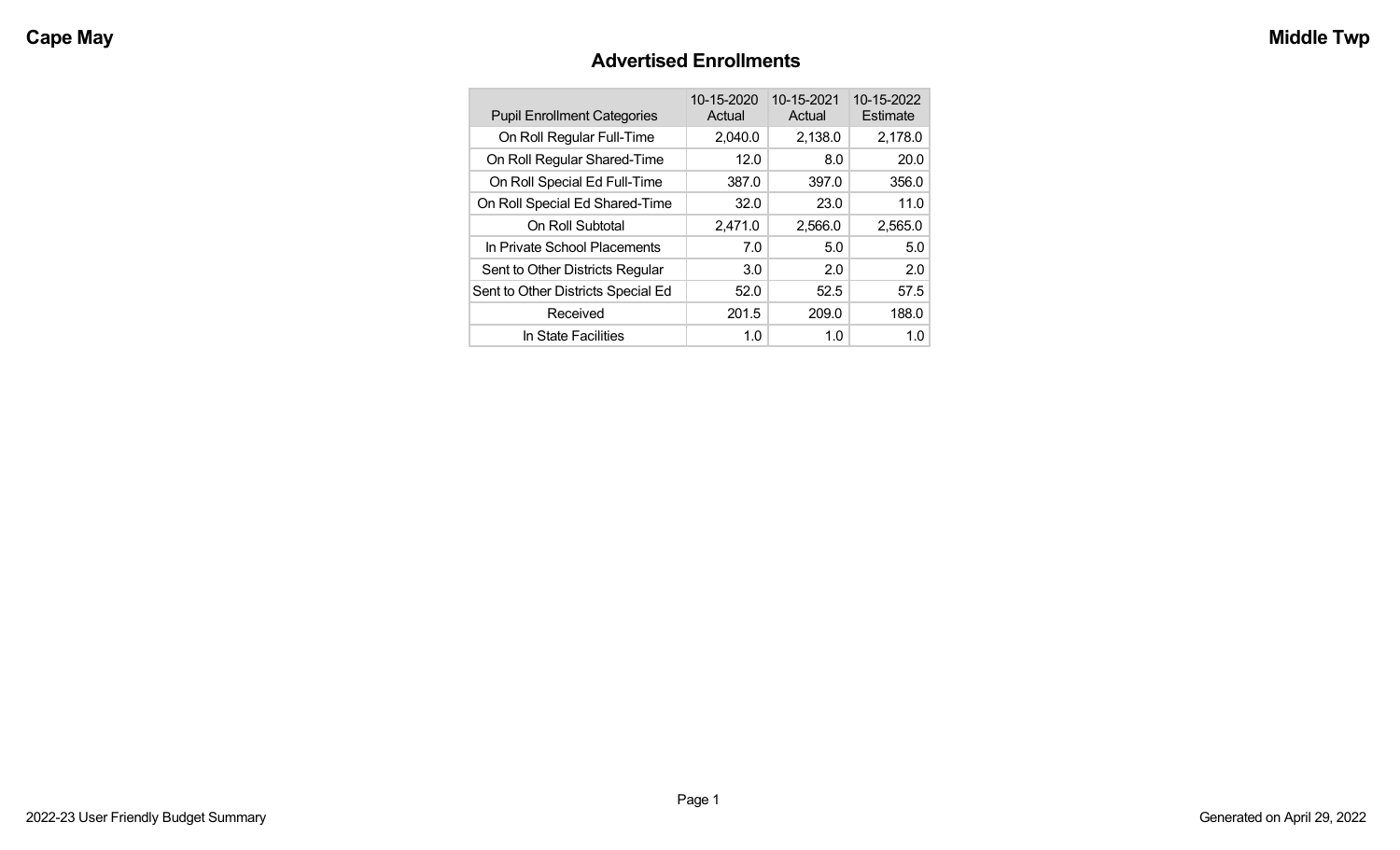#### **Advertised Revenues**

| <b>Budget Category</b>                            | Description                                                      | Account      | 2020-21<br>Actual | 2021-22<br>Revised                   | 2022-23<br>Proposed |
|---------------------------------------------------|------------------------------------------------------------------|--------------|-------------------|--------------------------------------|---------------------|
|                                                   | Local Tax Levy                                                   | 10-1210      | 27,899,891        | 28,668,692                           | 29,242,066          |
|                                                   | <b>Total Tuition</b>                                             | 10-1300      | 2,874,858         | 2,254,997                            | 2,305,583           |
|                                                   | Transportation Fees from Other Local Education Authorities       | 10-1420-1440 | 10,380            | 10,000                               | 10,000              |
| <b>General Fund Revenues from Local Sources</b>   | Unrestricted Miscellaneous Revenues                              | 10-1XXX      | 151,906           | 81,582                               | 81,582              |
|                                                   | Interest Earned on Maintenance Reserve                           | 10-1XXX      | $\Omega$          | 100                                  | 100                 |
|                                                   | Interest Earned on Capital Reserve Funds                         | 10-1XXX      | 57                | 100                                  | 100                 |
|                                                   | Other Restricted Miscellaneous Revenues                          | 10-1XXX      | 111               | $\Omega$                             | $\mathbf 0$         |
|                                                   | <b>Total Revenues from Local Sources</b>                         |              |                   | 30,937,203 31,015,471 31,639,431     |                     |
| General Fund Revenues from Intermediate Sources   | Payments in Lieu of Taxes to School District                     | 10-2300      | 55,000            | 55,000                               | 55,000              |
|                                                   | <b>Total Revenues from Intermediate Sources</b>                  |              | 55,000            | 55,000                               | 55,000              |
|                                                   | School Choice Aid                                                | 10-3116      | 252,980           | 261,540                              | 261,140             |
|                                                   | <b>Categorical Transportation Aid</b>                            | 10-3121      | 1,570,041         | 1,570,041                            | 1,570,041           |
|                                                   | <b>Extraordinary Aid</b>                                         | 10-3131      | 517,757           | 100,000                              | 100,000             |
|                                                   | <b>Categorical Special Education Aid</b>                         | 10-3132      | 1,437,131         | 1,437,131                            | 1,437,131           |
| <b>General Fund Revenues from State Sources</b>   | <b>Equalization Aid</b>                                          | 10-3176      | 6,227,922         | 6,227,922                            | 7,135,221           |
|                                                   | <b>Categorical Security Aid</b>                                  | 10-3177      | 608,776           | 608,776                              | 608,776             |
|                                                   | Adjustment Aid                                                   | 10-3178      | 1,956,320         | 1,574,738                            | 1,574,738           |
|                                                   | <b>Other State Aids</b>                                          | 10-3XXX      | 36,540            | 0                                    | $\mathbf{0}$        |
|                                                   | State Reimbursements from Securing Our Childrens Future Bond Act | 10-3256      | 72,743            | $\Omega$                             | $\Omega$            |
|                                                   | <b>Total Revenues from State Sources</b>                         |              |                   | 12,680,210   11,780,148   12,687,047 |                     |
|                                                   | Medicaid Reimbursement                                           | 10-4200      | 71,525            | 92,540                               | 58,845              |
| <b>General Fund Revenues from Federal Sources</b> | FFCRA/SEMI and ARRA/SEMI Revenue                                 | 10-4210      | 6,308             | $\mathbf{0}$                         | $\mathbf 0$         |
|                                                   | <b>Total Revenues from Federal Sources</b>                       |              | 77,833            | 92,540                               | 58,845              |
|                                                   | <b>Budgeted Fund Balance-Operating Budget</b>                    | 10-303       | 0                 | 1,160,171                            | 894,527             |
|                                                   | Withdrawal from Capital Reserve for Local Share                  | 10-307       | $\mathbf 0$       | 25,000                               | $\mathbf 0$         |
| <b>General Fund Revenues from Other Sources</b>   | Withdrawal from Maintenance Reserve                              | 10-310       | $\Omega$          | 429,210                              | $\mathbf 0$         |
|                                                   | <b>Adjustment for Prior Year Encumbrances</b>                    |              | $\mathbf 0$       | 510,335                              | $\pmb{0}$           |
|                                                   | Actual Revenues (Over)/Under Expenditures                        |              | $-1,469,783$      | 0                                    | $\mathbf{0}$        |
| <b>General Fund Revenues</b>                      | <b>Total Operating Budget</b>                                    |              |                   | 42,280,463 45,067,875 45,334,850     |                     |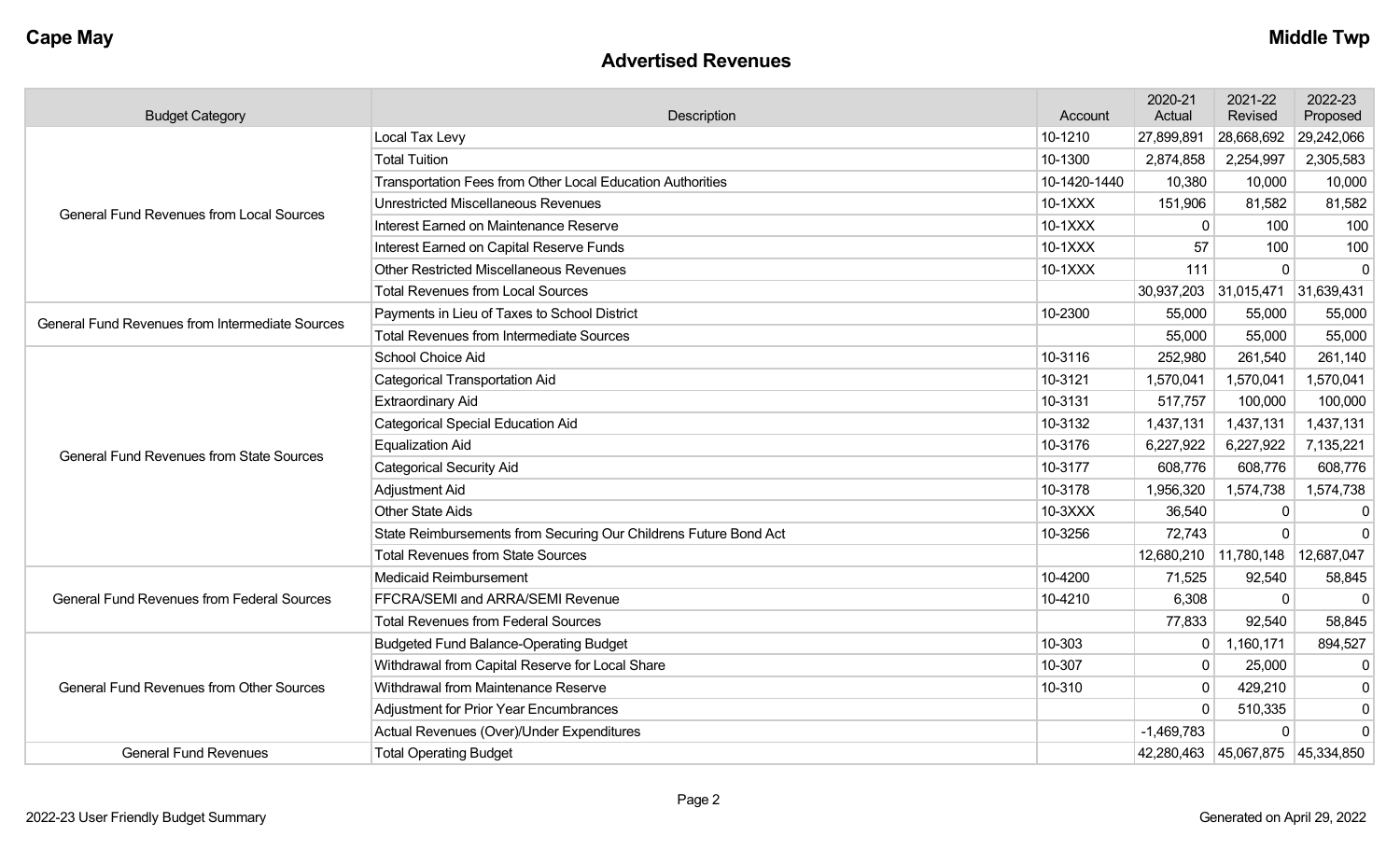#### **Advertised Revenues**

| <b>Budget Category</b>                                | Description                                                                                             | Account      | 2020-21<br>Actual | 2021-22<br>Revised | 2022-23<br>Proposed |
|-------------------------------------------------------|---------------------------------------------------------------------------------------------------------|--------------|-------------------|--------------------|---------------------|
|                                                       | <b>Student Activity Fund Revenue</b>                                                                    | 20-1760      | 222,584           | 430,000            | 430,000             |
| Special Revenue Fund Revenues from Local Sources      | Scholarship Fund Revenue                                                                                | 20-1770      | 10,799            | 300                | 300                 |
|                                                       | <b>Total Revenues from Local Sources</b>                                                                | 20-1XXX      | 233,383           | 430,300            | 430,300             |
|                                                       | Preschool Education Aid-Prior Year Carryover                                                            | 20-3218      | $\Omega$          | 85,061             | 193,491             |
|                                                       | <b>Preschool Education Aid</b>                                                                          | 20-3218      | 1,814,977         | 1,996,555          | 2,034,685           |
| Special Revenue Fund Revenues from State Sources      | <b>Other Restricted Entitlements</b>                                                                    | 20-32XX      | 458,065           | 999,492            | 564,373             |
|                                                       | State Grants Through Intermediate Sources                                                               | 20-3700      | $\mathbf 0$       | 47,000             | -0                  |
|                                                       | <b>Total Revenues from State Sources</b>                                                                |              | 2,273,042         | 3,128,108          | 2,792,549           |
|                                                       | Title I                                                                                                 | 20-4411-4416 | 652,202           | 716,111            | 572,889             |
|                                                       | Title II                                                                                                | 20-4451-4455 | 85,290            | 96,760             | 77,408              |
|                                                       | Title III                                                                                               | 20-4491-4494 | 24,908            | 32,278             | 25,822              |
|                                                       | Title IV                                                                                                | 20-4471-4474 | 65,563            | 58,086             | 46,468              |
|                                                       | <b>ARP-IDEA Preschool</b>                                                                               | 20-4409      | $\mathbf 0$       | 11,204             | -0                  |
|                                                       | <b>ARP-IDEA Basic</b>                                                                                   | 20-4419      | $\Omega$          | 131,917            | $\mathbf 0$         |
|                                                       | <b>IDEA Part B (Handicapped)</b>                                                                        | 20-4420-4429 | 699,598           | 686,807            | 549,446             |
|                                                       | ARP-ESSER Subgrant-Accelerated Learning Coaching and Educator Support Grant                             | 20-4541      | $\mathbf 0$       | 229,597            | $\mathbf 0$         |
|                                                       | ARP-ESSER Subgrant-Evidence-Based Summer Learning and Enrichment Activities Grant                       | 20-4542      | $\mathbf 0$       | 40,000             | 0                   |
| Special Revenue Fund Revenues from Federal<br>Sources | ARP-ESSER Subgrant-Evidence-Based Comprehensive Beyond the School Day Activities Grant                  | 20-4543      | $\Omega$          | 40,000             | $\mathbf 0$         |
|                                                       | ARP-ESSER Subgrant-New Jersey Tiered System of Supports (NJTSS) Mental Health Support Staffing<br>Grant | 20-4544      | $\Omega$          | 445,613            | $\mathbf 0$         |
|                                                       | <b>ARP-ESSER</b>                                                                                        | 20-4540      | $\overline{0}$    | 4,682,964          | 0                   |
|                                                       | <b>CARES Act Education Stabilization Fund</b>                                                           | 20-4530      | 469,911           | 58,047             | $\mathbf 0$         |
|                                                       | <b>CARES-Digital Divide Grant</b>                                                                       | 20-4531      | 51,010            | O                  | $\pmb{0}$           |
|                                                       | Coronavirus Relief Fund (CRF)                                                                           | 20-4532      | 194,442           | $\Omega$           | $\mathbf 0$         |
|                                                       | <b>CRRSA Act-ESSER II</b>                                                                               | 20-4534      | 857,493           | 1,671,812          | $\mathbf 0$         |
|                                                       | <b>CRRSA Act-Learning Acceleration Grant</b>                                                            | 20-4535      | 0                 | 133,720            | $\mathbf 0$         |
|                                                       | <b>CRRSA Act-Mental Health Grant</b>                                                                    | 20-4536      | $\mathbf{0}$      | 45,000             | $\mathbf 0$         |
|                                                       | ARP Homeless Children and Youth II Grant                                                                | 20-4546      | $\mathbf 0$       | 101,271            | $\mathbf 0$         |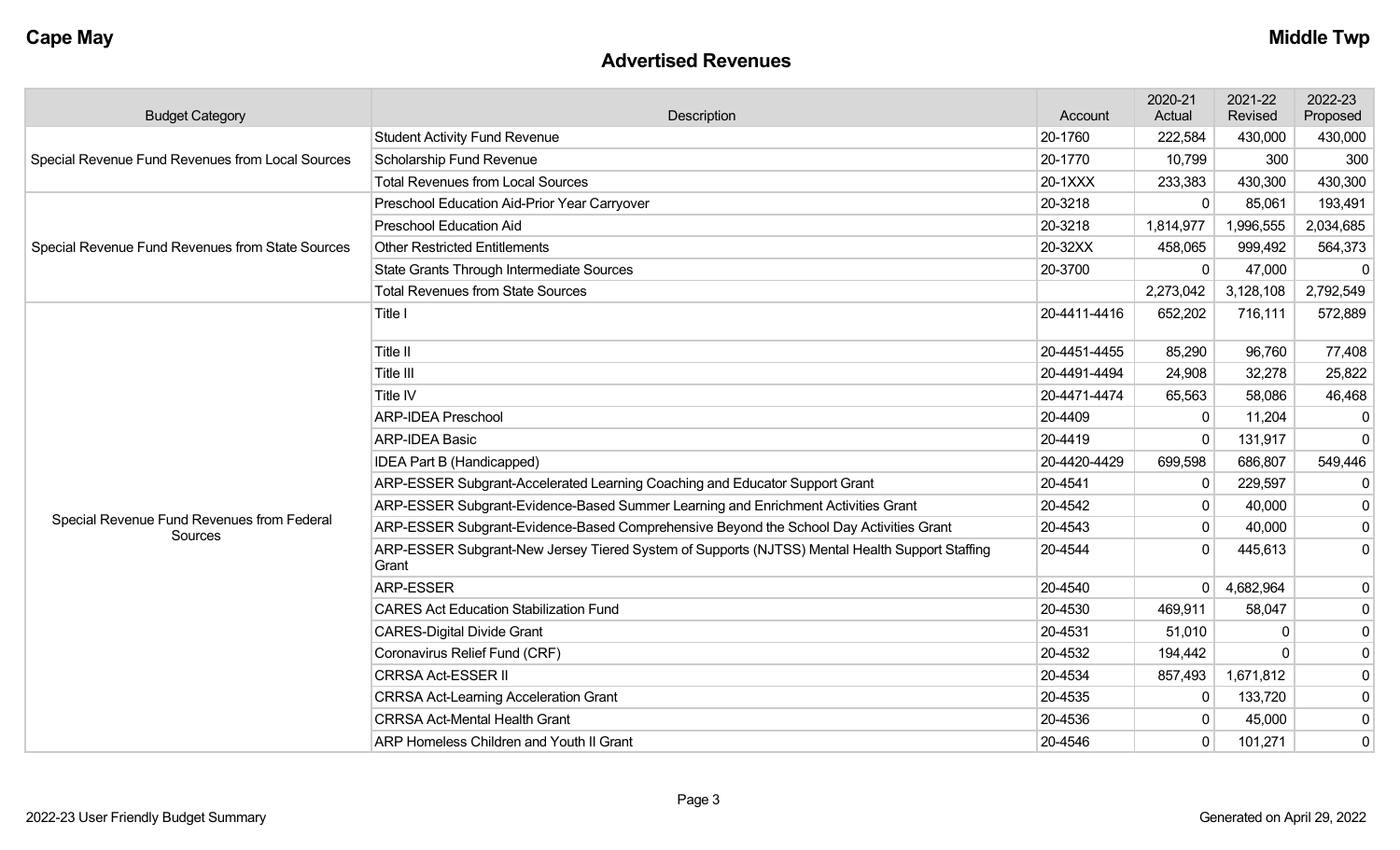#### **Advertised Revenues**

| <b>Budget Category</b>                                | Description                                                                          | Account | 2020-21<br>Actual | 2021-22<br>Revised | 2022-23<br>Proposed |
|-------------------------------------------------------|--------------------------------------------------------------------------------------|---------|-------------------|--------------------|---------------------|
| Special Revenue Fund Revenues from Federal<br>Sources | <b>Total Revenues from Federal Sources</b>                                           |         | 3,100,417         | 9,181,187          | 1,272,033           |
| Special Revenue Fund Revenues from Other Sources      | Transfers from Operating Budget-Pre-Kindergarten (Special Education)                 | 20-5200 | 215,714           | 128,810            | 131,270             |
| Special Revenue Fund Revenues                         | <b>Total Grants and Entitlements</b>                                                 |         | 5,824,031         | 12,878,105         | 4,635,852           |
| Debt Service Fund Transfer and Other Financing        | <b>Transfers from Other Funds</b>                                                    | 40-5200 | 577               |                    | $\mathbf{0}$        |
|                                                       | Local Tax Levy                                                                       | 40-1210 | 1,434,779         | 1,467,227          | 1,491,533           |
| Debt Service Fund Revenues from Local Sources         | <b>Total Revenues from Local Sources</b>                                             |         | 1,434,779         | 1,467,227          | 1,491,533           |
| Debt Service Fund Revenues from State Sources         | Debt Service Aid Type II                                                             | 40-3160 | 126,205           | 127,511            | 127,546             |
|                                                       | <b>Budgeted Fund Balance</b>                                                         | 40-303  |                   | 24,469             | 578                 |
| Debt Service Fund Revenues from Other Sources         | <b>Total Local Repayment of Debt</b>                                                 |         | 1,561,561         | 1,619,207          | 1,619,657           |
|                                                       | Actual Revenues (Over)/Under Expenditures                                            |         | 41,070            |                    | $\Omega$            |
| Debt Service Fund Revenues                            | <b>Total Repayment of Debt</b>                                                       |         | 1,602,631         | 1,619,207          | 1,619,657           |
| All Fund Revenues                                     | <b>Total Revenues/Sources</b>                                                        |         | 49,707,125        | 59,565,187         | 51,590,359          |
| Revenues Net of Transfers                             | Deduct Transfer-Transfers from Operating Budget-Pre-Kindergarten (Special Education) | 20-5200 | 215,714           | 128,810            | 131,270             |
|                                                       | <b>Total Revenues/Sources Net of Transfers</b>                                       |         | 49,491,411        | 59,436,377         | 51,459,089          |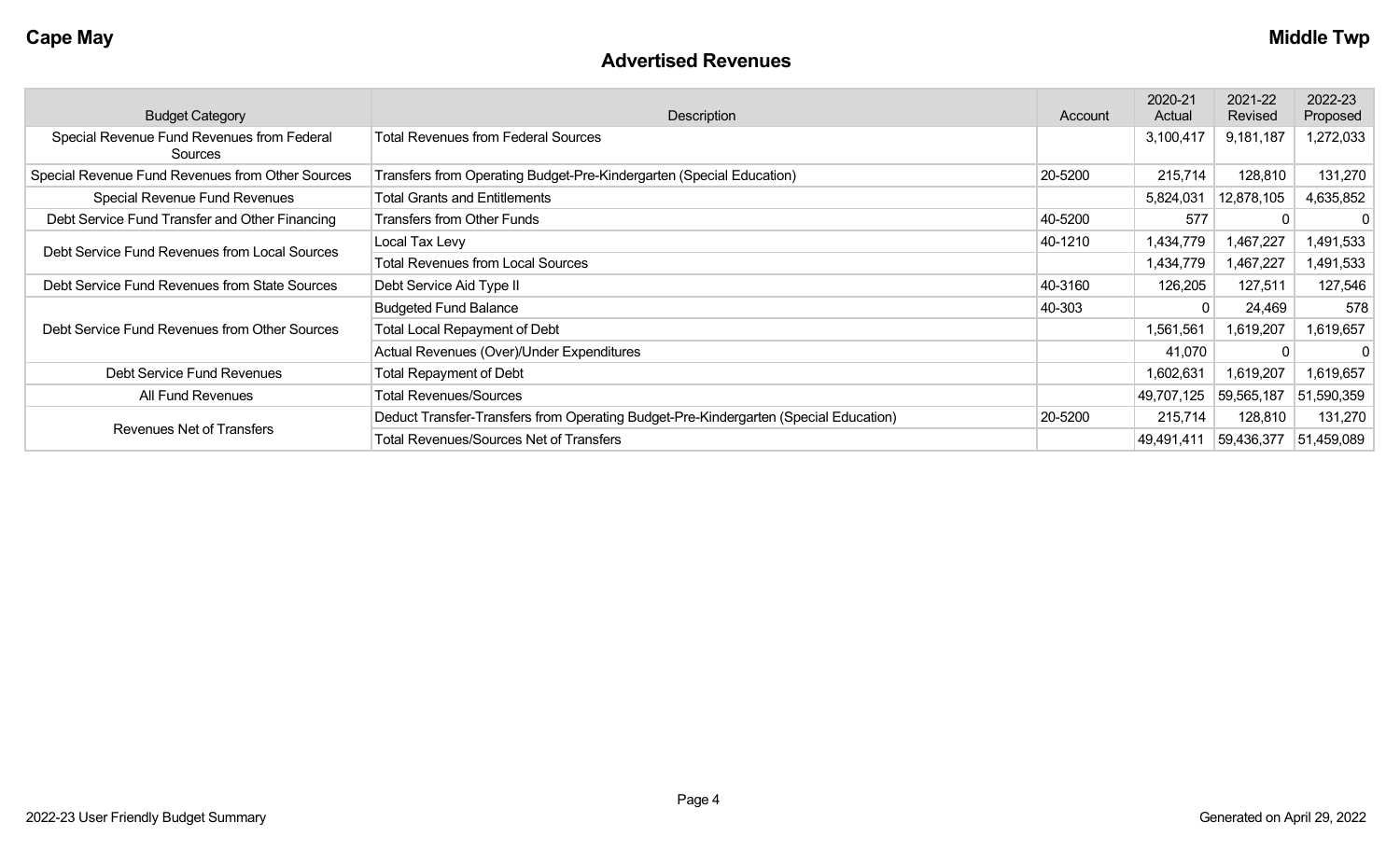## **Advertised Appropriations**

| <b>Budget Category</b>                               | Description                                                                        | Account        | 2020-21<br>Actual | 2021-22<br>Revised               | 2022-23<br>Proposed |
|------------------------------------------------------|------------------------------------------------------------------------------------|----------------|-------------------|----------------------------------|---------------------|
|                                                      | <b>Regular Programs-Instruction</b>                                                | 11-1XX-100-XXX | 11,346,911        | 11,871,091                       | 11,434,969          |
|                                                      | <b>Special Education-Instruction</b>                                               | 11-2XX-100-XXX | 3,658,905         | 3,868,476                        | 3,845,203           |
|                                                      | <b>Basic Skills/Remedial-Instruction</b>                                           | 11-230-100-XXX | $\mathbf{0}$      | $\Omega$                         | 791,250             |
|                                                      | <b>Bilingual Education-Instruction</b>                                             | 11-240-100-XXX | 104,434           | 108,897                          | 114,194             |
| General Fund Current Expenses for Instruction        | School-Sponsored Cocurricular or Extracurricular Activities-Instruction            | 11-401-100-XXX | 214,523           | 255,431                          | 309,323             |
|                                                      | School-Sponsored Athletics-Instruction                                             | 11-402-100-XXX | 613,332           | 727,261                          | 813,504             |
|                                                      | Other Alternative Education Program                                                | 11-425-XXX-XXX | 49,843            | 51,366                           | 53,034              |
|                                                      | Other Instructional Programs-Instruction                                           | 11-4XX-100-XXX | 24,462            | 16,260                           | 16,260              |
|                                                      | Undistributed Expenditures-Instruction (Tuition)                                   | 11-000-100-XXX | 4,547,562         | 4,747,005                        | 4,595,027           |
|                                                      | Undistributed Expenditures-Health Services                                         | 11-000-213-XXX | 318,943           | 337,401                          | 377,497             |
|                                                      | Undistributed Expenditures-Speech, OT, PT and Related Services                     | 11-000-216-XXX | 10,500            | 380,382                          | 383,022             |
|                                                      | Undistributed Expenditures-Other Support Services, Students-Extraordinary Services | 11-000-217-XXX | 724,376           | 749,781                          | 749,301             |
|                                                      | Undistributed Expenditures-Guidance                                                | 11-000-218-XXX | 510,869           | 615,797                          | 701,958             |
|                                                      | Undistributed Expenditures-Child Study Teams                                       | 11-000-219-XXX | 1,667,763         | 1,110,854                        | 1,113,749           |
|                                                      | Undistributed Expenditures-Improvement of Instruction Services                     | 11-000-221-XXX | 445,469           | 490,365                          | 596,428             |
|                                                      | Undistributed Expenditures-Education Media Services/Library                        | 11-000-222-XXX | 390,999           | 419,046                          | 393,791             |
| General Fund Current Expenses for Support Services   | Undistributed Expenditures-Instructional Staff Training Services                   | 11-000-223-XXX | 86,416            | 135,071                          | 128,271             |
|                                                      | Undistributed Expenditures-Support Services-General Administration                 | 11-000-230-XXX | 1,222,431         | 1,314,647                        | 1,209,355           |
|                                                      | Undistributed Expenditures-Support Services-School Administration                  | 11-000-240-XXX | 1,383,837         | 1,433,838                        | 1,491,939           |
|                                                      | Undistributed Expenditures-Central Services                                        | 11-000-251-XXX | 396,410           | 460,125                          | 473,274             |
|                                                      | Undistributed Expenditures-Administrative InformationTechnology                    | 11-000-252-XXX | 286,514           | 344,686                          | 351,834             |
|                                                      | Undistributed Expenditures-Operation and Maintenance of Plant Services             | 11-000-26X-XXX | 4,157,770         | 4,470,394                        | 4,246,581           |
|                                                      | Undistributed Expenditures-Student Transportation Services                         | 11-000-270-XXX | 2,766,659         | 3,307,624                        | 3,184,787           |
|                                                      | Personal Services-Employee Benefits                                                | 11-XXX-XXX-2XX | 7,105,499         | 7,606,857                        | 7,751,857           |
|                                                      | <b>Total Undistributed Expenditures</b>                                            |                | 26,022,017        | 27,923,873                       | 27,748,671          |
| General Fund Current Expenses for Increased Reserves | Interest Earned on Maintenance Reserve                                             | 10-606         | 0                 | 100                              | 100                 |
| <b>General Fund Current Expenses</b>                 | <b>Total General Current Expense</b>                                               |                |                   | 42,034,427 44,822,755 45,126,508 |                     |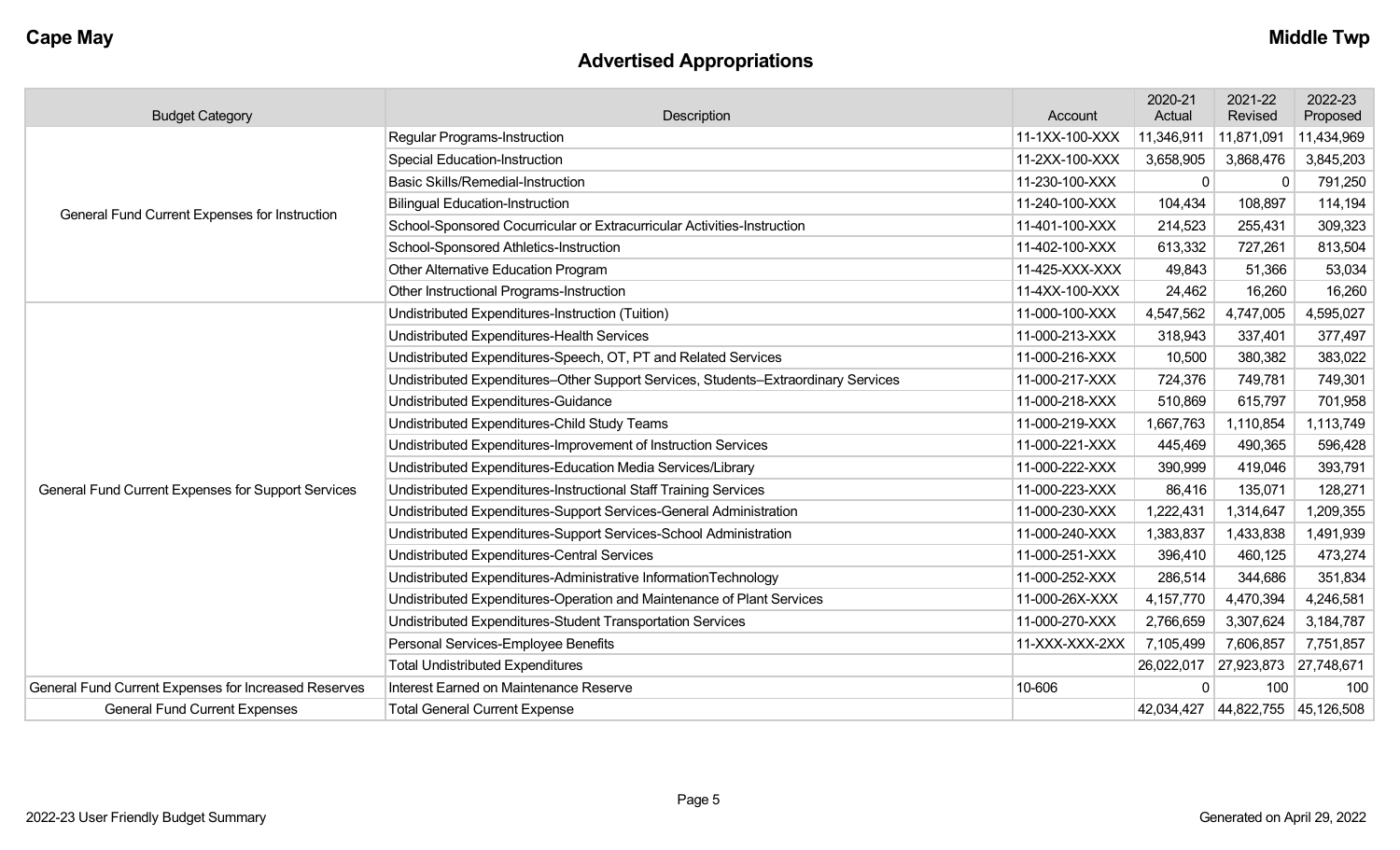# **Advertised Appropriations**

| <b>Budget Category</b>                                              | Description                                             | Account        | 2020-21<br>Actual | 2021-22<br>Revised | 2022-23<br>Proposed |
|---------------------------------------------------------------------|---------------------------------------------------------|----------------|-------------------|--------------------|---------------------|
|                                                                     | <b>Facilities Acquisition and Construction Services</b> | 12-000-400-XXX | 211,830           | 164,087            | 139,087             |
| <b>Capital Outlay</b>                                               | Interest Deposit to Capital Reserve                     | 10-604         | $\mathbf 0$       | 100                | 100                 |
|                                                                     | <b>Total Capital Outlay</b>                             |                | 211,830           | 164,187            | 139,187             |
| General Fund Expenses and Transfers                                 | <b>Transfer of Funds to Charter Schools</b>             | 10-000-100-56X | 34,206            | 80,933             | 69,155              |
|                                                                     | <b>General Fund Grand Total</b>                         |                | 42,280,463        | 45,067,875         | 45,334,850          |
|                                                                     | <b>Preschool Education Aid Instruction</b>              | 20-218-100-XXX | 1,173,971         | 1,253,575          | 1,308,584           |
| Special Revenue Fund Expenses for Preschool<br><b>Education Aid</b> | <b>Support Services</b>                                 | 20-218-200-XXX | 736,493           | 861,416            | 950,862             |
|                                                                     | <b>Facility Acquisition and Construction Services</b>   | 20-218-400-XXX | 120,227           | 95,435             | 100,000             |
|                                                                     | <b>Total Preschool Education Aid</b>                    | 20-218-XXX-XXX | 2,030,691         | 2,210,426          | 2,359,446           |
|                                                                     | Nonpublic Textbooks                                     | 20-XXX-XXX-XXX | 2,740             | 3,601              | 2,932               |
|                                                                     | <b>Nonpublic Auxiliary Services</b>                     | 20-XXX-XXX-XXX | 15,692            | 26,874             | 26,099              |
|                                                                     | Nonpublic Handicapped Services                          | 20-XXX-XXX-XXX | 17,958            | 28,267             | 19,994              |
| Special Revenue Fund Expenses for Other State                       | <b>Nonpublic Nursing Services</b>                       | 20-XXX-XXX-XXX | 4,895             | 6,720              | 4,896               |
| Projects                                                            | Nonpublic Technology Initiative                         | 20-XXX-XXX-XXX | 0                 | 2,520              | 2,052               |
|                                                                     | Nonpublic Security Aid                                  | 20-XXX-XXX-XXX | 8,400             | 10,500             | 8,400               |
|                                                                     | Recovery High School Access Grant                       | 20-470-XXX-XXX | 408,380           | 921,010            | 500,000             |
|                                                                     | Other                                                   | 20-XXX-XXX-XXX | 0                 | 47,000             | $\mathbf 0$         |
| Special Revenue Fund Expenses for State Projects                    | <b>Total State Projects</b>                             | 20-XXX-XXX-XXX | 2,488,756         | 3,256,918          | 2,923,819           |
|                                                                     | Title I                                                 | 20-XXX-XXX-XXX | 652,202           | 716,111            | 572,889             |
|                                                                     | Title II                                                | 20-XXX-XXX-XXX | 85,290            | 96,760             | 77,408              |
|                                                                     | Title III                                               | 20-XXX-XXX-XXX | 24,908            | 32,278             | 25,822              |
|                                                                     | Title IV                                                | 20-XXX-XXX-XXX | 65,563            | 58,086             | 46,468              |
| Special Revenue Fund Expenses for Federal Projects                  | IDEA Part B (Handicapped)                               | 20-XXX-XXX-XXX | 699,598           | 686,807            | 549,446             |
|                                                                     | <b>ARP-IDEA Basic Grant Program</b>                     | 20-223-xxx-xxx | 0                 | 131,917            | 0                   |
|                                                                     | <b>ARP-IDEA Preschool Grant Program</b>                 | 20-224-xxx-xxx | 0                 | 11,204             | $\pmb{0}$           |
|                                                                     | <b>CARES Act Education Stabilization Fund</b>           | 20-477-XXX-XXX | 469,911           | 58,047             | $\pmb{0}$           |
|                                                                     | Bridging the Digital Divide Program                     | 20-478-XXX-XXX | 51,010            | $\mathbf 0$        | $\mathbf 0$         |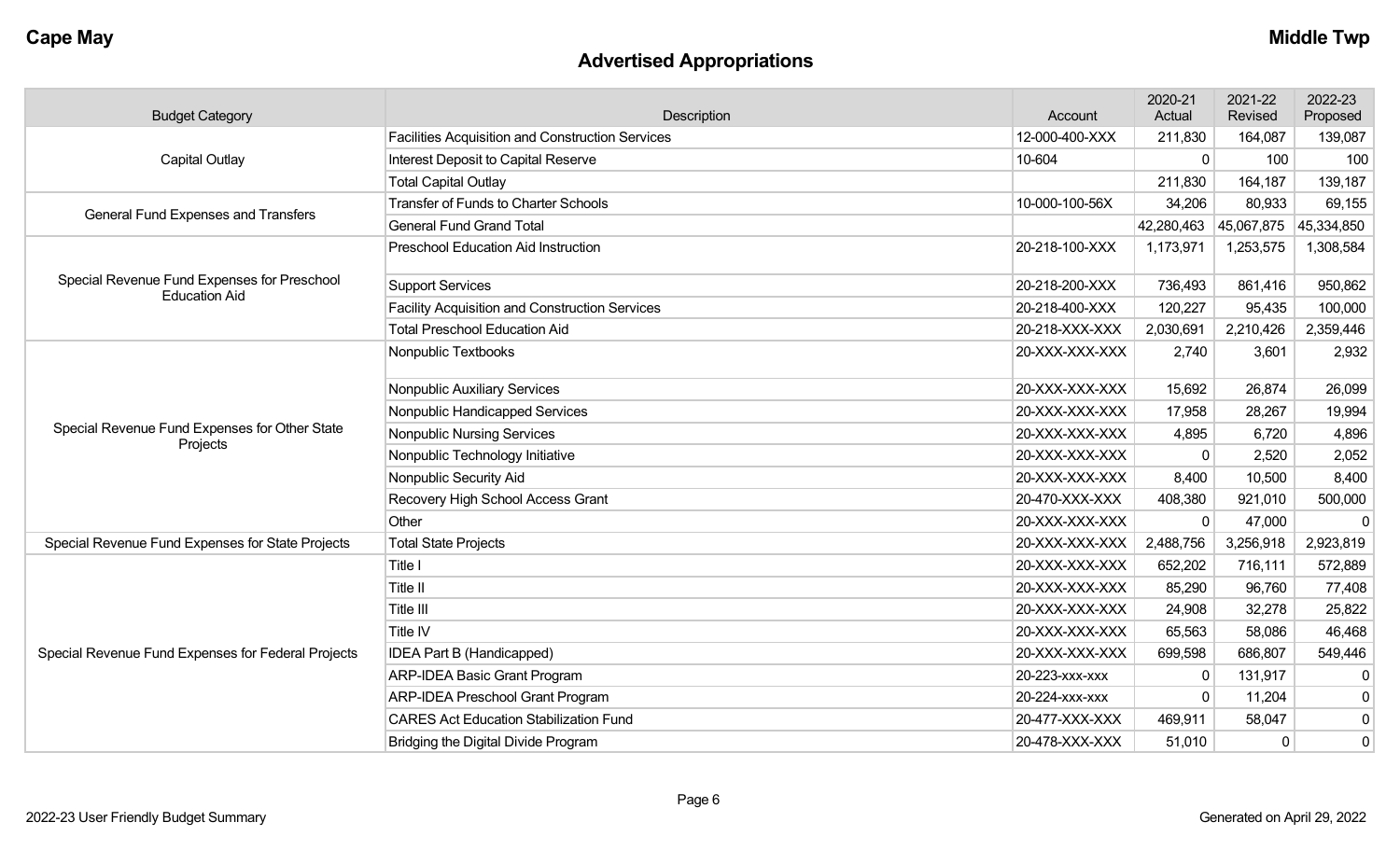# **Advertised Appropriations**

| <b>Budget Category</b>                             | Description                                                                                                    | Account        | 2020-21<br>Actual | 2021-22<br>Revised | 2022-23<br>Proposed |
|----------------------------------------------------|----------------------------------------------------------------------------------------------------------------|----------------|-------------------|--------------------|---------------------|
|                                                    | Coronavirus Relief Fund (CRF) Grant Program                                                                    | 20-479-XXX-XXX | 194,442           | $\Omega$           | 0                   |
|                                                    | CRRSA Act-ESSER II Grant Program                                                                               | 20-483-xxx-xxx | 857,493           | 1,671,812          | 0                   |
|                                                    | <b>CRRSA Act-Learning Acceleration Grant Program</b>                                                           | 20-484-XXX-XXX | 0                 | 133,720            | 0                   |
|                                                    | <b>CRRSA Act-Mental Health Grant Program</b>                                                                   | 20-485-xxx-xxx | 0                 | 45,000             | $\boldsymbol{0}$    |
|                                                    | <b>ARP-ESSER Grant Program</b>                                                                                 | 20-487-XXX-XXX | 0                 | 4,682,964          | 0                   |
| Special Revenue Fund Expenses for Federal Projects | ARP-ESSER Subgrant Accelerated Learning Coaching and Educator Support Grant                                    | 20-488-xxx-xxx | $\Omega$          | 229,597            | 0                   |
|                                                    | ARP-ESSER Subgrant Evidence-Based Summer Learning and Enrichment Activities Grant                              | 20-489-xxx-xxx | 0                 | 40,000             | 0                   |
|                                                    | ARP-ESSER Subgrant Evidence-Based Comprehensive Beyond the School Day Activities Grant                         | 20-490-xxx-xxx | 0                 | 40,000             | 0                   |
|                                                    | ARP-ESSER Subgrant New Jersey Tiered System of Supports (NJTSS) Mental Health Support<br><b>Staffing Grant</b> | 20-491-xxx-xxx | 0                 | 445,613            | $\mathbf 0$         |
|                                                    | <b>ARP Homeless Children and Youth II</b>                                                                      | 20-496-xxx-xxx | $\Omega$          | 101,271            | 0                   |
|                                                    | <b>Total Federal Projects</b>                                                                                  | 20-XXX-XXX-XXX | 3,100,417         | 9,181,187          | 1,272,033           |
| Special Revenue Fund Expenses                      | <b>Total Special Revenue Funds</b>                                                                             |                | 5,824,031         | 12,878,105         | 4,635,852           |
|                                                    | <b>Total Regular Debt Service</b>                                                                              | 40-701-510-XXX | 1,602,631         | 1,619,207          | 1,619,657           |
| Debt Service Fund Expenses                         | <b>Total Debt Service Funds</b>                                                                                |                | 1,602,631         | 1,619,207          | 1,619,657           |
| All Fund Expenses                                  | <b>Total Expenditures/Appropriations</b>                                                                       |                | 49,707,125        | 59,565,187         | 51,590,359          |
|                                                    | Deduct Transfer-Local Contribution-Transfer To Special Revenues-Inclusion                                      | 11-105-100-936 | 215,714           | 128,810            | 131,270             |
| <b>Expenses Net of Transfers</b>                   | <b>Total Expenditures Net of Transfers</b>                                                                     |                | 49,491,411        | 59,436,377         | 51,459,089          |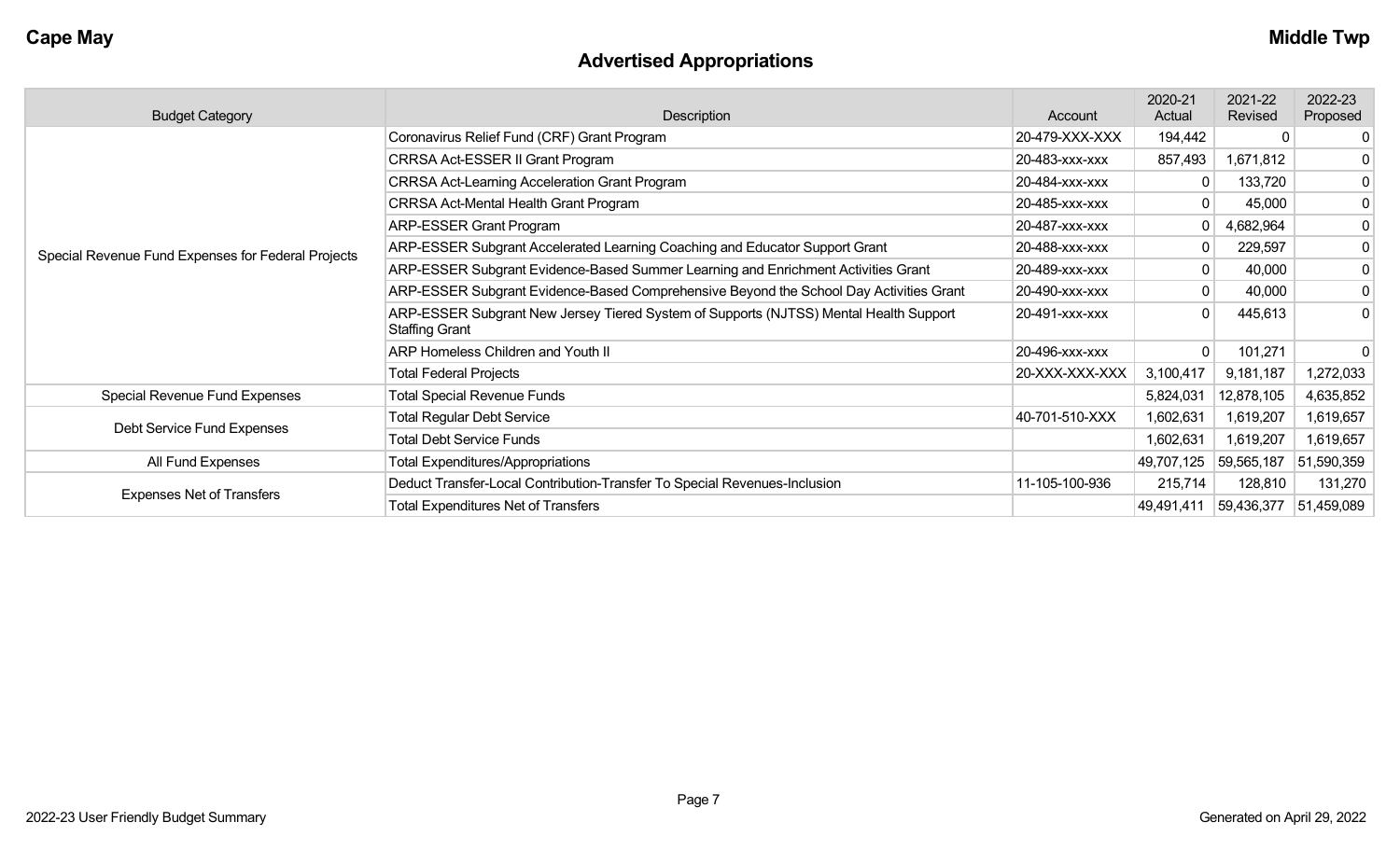## **Advertised Recapitulation of Balances**

| <b>Fund Balance Category</b>                   | <b>Budget Category</b>                                           | Audited<br><b>Balance</b><br>06/30/2020 | Audited<br><b>Balance</b><br>06/30/2021 | Estimated<br><b>Balance</b><br>06/30/2022 | Estimated<br><b>Balance</b><br>06/30/2023 |
|------------------------------------------------|------------------------------------------------------------------|-----------------------------------------|-----------------------------------------|-------------------------------------------|-------------------------------------------|
|                                                | <b>General Operating Budget</b>                                  | 1,415,664                               | 1,976,411                               | 1,716,240                                 | 1,716,240                                 |
| Unrestricted                                   | Repayment of Debt                                                | 66,117                                  | 25,047                                  | 578                                       | $\Omega$                                  |
|                                                | Capital Reserve                                                  | 116,821                                 | 116,879                                 | 91,979                                    | 92,079                                    |
|                                                | <b>Adult Education Programs</b>                                  |                                         |                                         |                                           | 0                                         |
|                                                | Maintenance Reserve                                              | 1,186,797                               | 2,056,705                               | 1,627,595                                 | 1,627,695                                 |
|                                                | Legal Reserve                                                    | 1,750,000                               | 1,794,527                               | 894,527                                   | O                                         |
| <b>Restricted for General Operating Budget</b> | Unemployment Fund                                                | 176,506                                 | 190,773                                 | 190,773                                   | 190,773                                   |
|                                                | Tuition Reserve                                                  | 0                                       |                                         |                                           | 0                                         |
|                                                | <b>Current Expense Emergency Reserve</b>                         | $\Omega$                                | $\Omega$                                | 0                                         | 0                                         |
|                                                | Impact Aid Reserve for General Expenses (Sections 8002 and 8003) | $\Omega$                                | 0                                       | 0                                         | 0                                         |
|                                                | Impact Aid Reserve for Capital Expenses (Sections 8007 and 8008) | 0                                       |                                         |                                           | 0                                         |
| Restricted for Special Revenue Fund            | <b>Student Activity Fund</b>                                     | 327,652                                 | 321,878                                 | 321,878                                   | 321,878                                   |
|                                                | Scholarship Fund                                                 | 61,967                                  | 66,266                                  | 56,566                                    | 46,866                                    |
| Restricted for Repayment of Debt               | Restricted for Repayment of Debt                                 | 0                                       |                                         |                                           | 0                                         |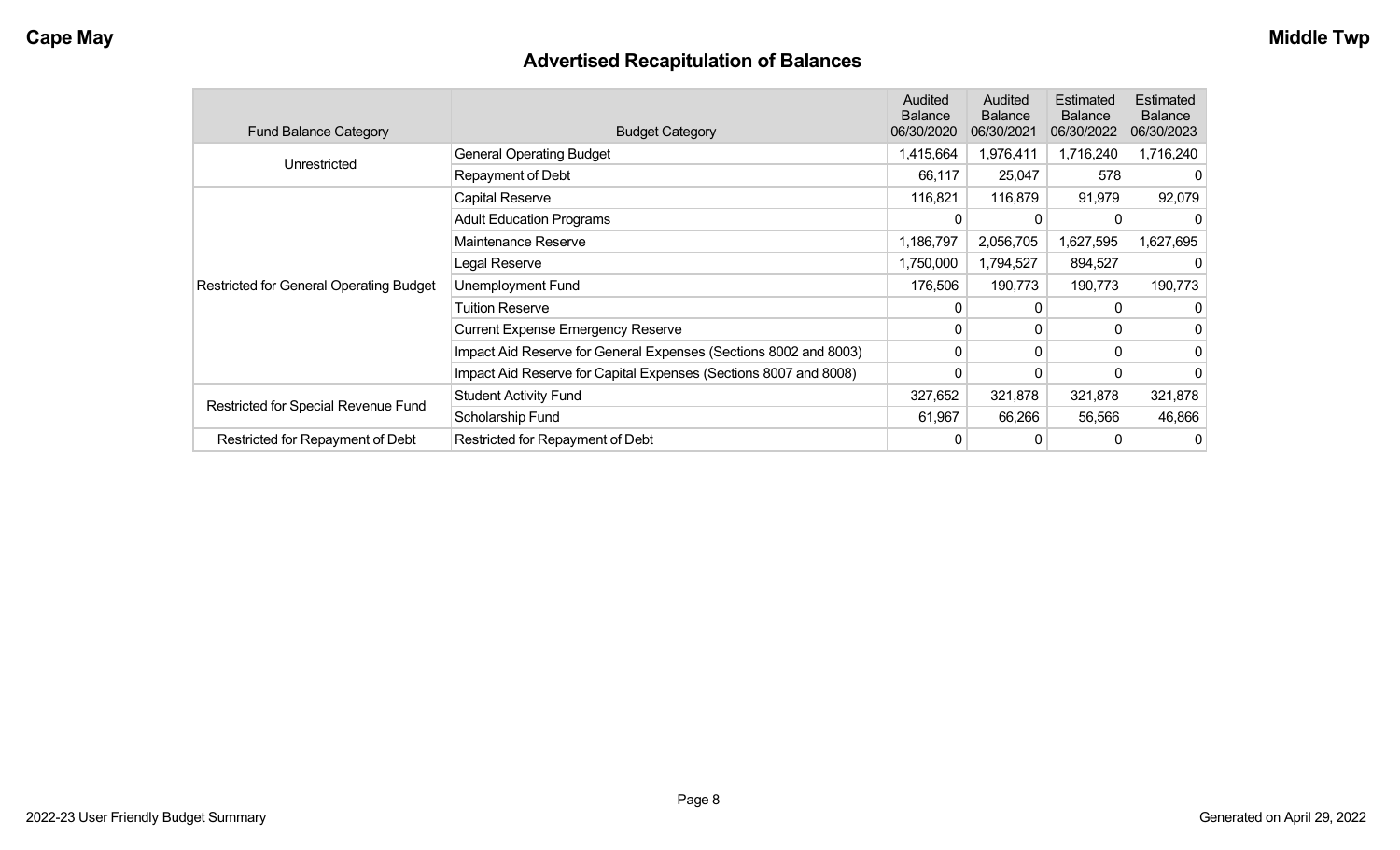#### **Advertised Per Pupil Cost Calculations**

| Per Pupil Cost Calculations                       | 2019-20<br><b>Actual Costs</b> | 2020-21<br><b>Actual Costs</b> | 2021-22<br><b>Original Budget</b> | 2021-22<br><b>Revised Budget</b> | 2022-23<br><b>Proposed Budget</b> |
|---------------------------------------------------|--------------------------------|--------------------------------|-----------------------------------|----------------------------------|-----------------------------------|
| <b>Total Budgetary Comparative Per Pupil Cost</b> | \$14,117                       | \$14,711                       | \$15,019                          | \$15,037                         | \$15,275                          |
| <b>Total Classroom Instruction</b>                | \$7,993                        | \$8,369                        | \$8,668                           | \$8,501                          | \$8,631                           |
| <b>Classroom-Salaries and Benefits</b>            | \$7,696                        | \$8,022                        | \$8,280                           | \$8,117                          | \$8,232                           |
| Classroom-General Supplies and Textbooks          | \$255                          | \$227                          | \$286                             | \$284                            | \$298                             |
| <b>Classroom-Purchased Services</b>               | \$43                           | \$120                          | \$102                             | \$100                            | \$100                             |
| <b>Total Support Services</b>                     | \$2,132                        | \$2,272                        | \$2,333                           | \$2,304                          | \$2,426                           |
| Support Services-Salaries and Benefits            | \$1,918                        | \$1,929                        | \$2,049                           | \$2,008                          | \$2,127                           |
| <b>Total Administrative Costs</b>                 | \$1,500                        | \$1,589                        | \$1,672                           | \$1,642                          | \$1,632                           |
| <b>Administration Salaries and Benefits</b>       | \$1,005                        | \$1,107                        | \$1,130                           | \$1,107                          | \$1,140                           |
| Total Operations and Maintenance of Plant         | \$1,863                        | \$1,863                        | \$1,668                           | \$1,927                          | \$1,850                           |
| Operations and Maintenance-Salaries and Benefits  | \$756                          | \$738                          | \$787                             | \$771                            | \$839                             |
| <b>Board Contribution to Food Services</b>        | \$0                            | \$0                            | \$0                               | \$0                              | \$0                               |
| <b>Total Extracurricular Costs</b>                | \$398                          | \$419                          | \$466                             | \$472                            | \$544                             |
| <b>Total Equipment Costs</b>                      | \$0                            | \$49                           | \$38                              | \$37                             | \$39                              |
| Legal Costs                                       | \$38                           | \$30                           | \$40                              | \$47                             | \$39                              |
| Employee Benefits as a percentage of salaries*    | 31.57%                         | 30.03%                         | 30.81%                            | 30.43%                           | 29.80%                            |

\*Does not include pension and social security paid by the State on-behalf of the district.

\*\*Federal and State funds in the blended resource school-based budgets.

The information presented in columns 1 through 3 as well as the related descriptions of the per pupil cost calculations are contained in the Taxpayers' Guide to Education Spending and can be found on the Department of Education's Internet website: http://www.state.nj.us/education/guide/. This publication is also available in the board office and public libraries. The same calculations were performed using the 2021-22 revised appropriations and the 2022-23 budgeted appropriations presented in this advertised budget. Total Budgetary Comparative Per Pupil Cost is defined as current expense exclusive of tuition expenditures, transportation, residential costs, and judgments against the school district. For all years it also includes the restricted entitlement aids. With the exception of Total Equipment Cost, each of the other per pupil cost calculations presented is a component of the total comparative per pupil cost, although all components are not shown.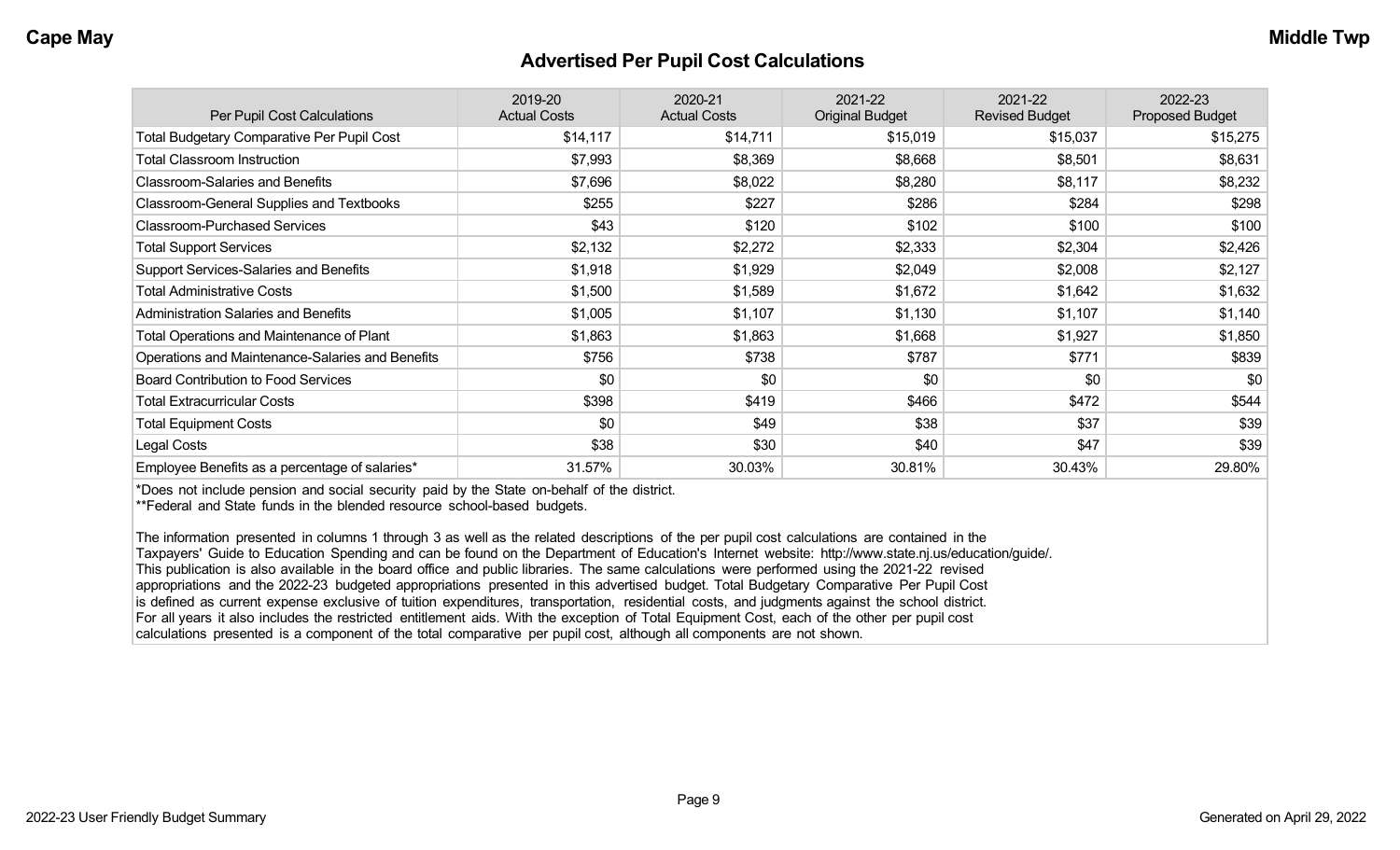#### **Shared Services**

| <b>Shared Service Category Type</b>            | <b>Shared Service Category Description</b>                                                                                                 | Amount<br>Saved<br>(Optional) |
|------------------------------------------------|--------------------------------------------------------------------------------------------------------------------------------------------|-------------------------------|
| Insurance Coverages and Benefits               | Member of Atlantic Cape May County School Business Officials Joint Insurance Fund                                                          | $\Omega$                      |
| <b>Others</b>                                  | Cooperative pricing agreement for electrical and plumbing services with the CMC school districts and various Atlantic Cty school districts | $\Omega$                      |
|                                                | Purchase general school supplies, custodial supplies through Educational Data Services                                                     | $\mathbf{0}$                  |
|                                                | Purchase fuel from County of Cape May                                                                                                      | $\Omega$                      |
| Purchasing                                     | Purchase of gas and electric through ACES                                                                                                  | $\Omega$                      |
|                                                | Purchase of telecommunications through ACT                                                                                                 | $\Omega$                      |
| Recycling                                      | Cooperative contract with the Township of Middle for recycling and trash collection                                                        | $\Omega$                      |
| <b>Transportation Services, including Fuel</b> | Shared services with Avalon and Stone Harbor for transportation maintenance, driver training and substitute bus drivers                    |                               |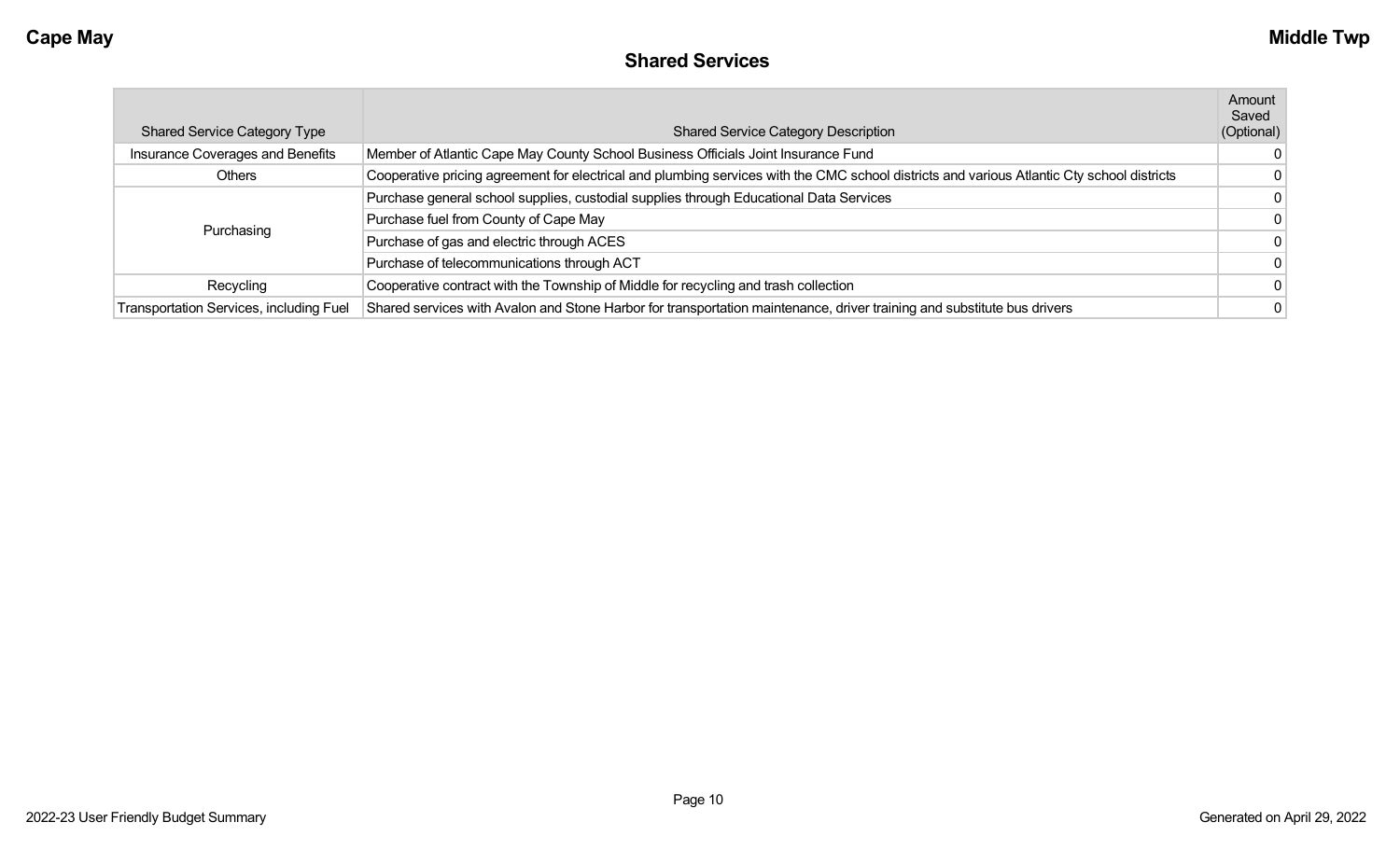#### **Estimated Tax Rates**

| Municipality    | Category                                                                                                           | Amount        |
|-----------------|--------------------------------------------------------------------------------------------------------------------|---------------|
|                 | (A) General Fund School Levy                                                                                       | 29,242,066    |
|                 | (D) Total School Levy                                                                                              | 30,733,599    |
|                 | (B) Estimated Net Taxable Valuation (as of 10/01/21)                                                               | 2,781,280,220 |
|                 | (H) Estimated Equalized Valuation (as of 10/01/21)                                                                 | 2,999,317,947 |
| Middle Township | (C) Estimated 2022-23 General Fund School Tax Rate, Without Repayment of Debt or Adjustments=100x(A)/(B)           | 1.0514        |
|                 | (F) Estimated 2022-23 Total School Tax Rate, With Repayment of Debt and Adjustments=100x(D)/(B)                    | 1.1050        |
|                 | (I) Estimated 2022-23 Equalized General Fund School Tax Rate, Without Repayment of Debt or Adjustments=100x(A)/(H) | 0.9750        |
|                 | (L) Estimated 2022-23 Equalized Total School Tax Rate, With Repayment of Debt and Adjustments=100x(D)/(H)          | 1.0247        |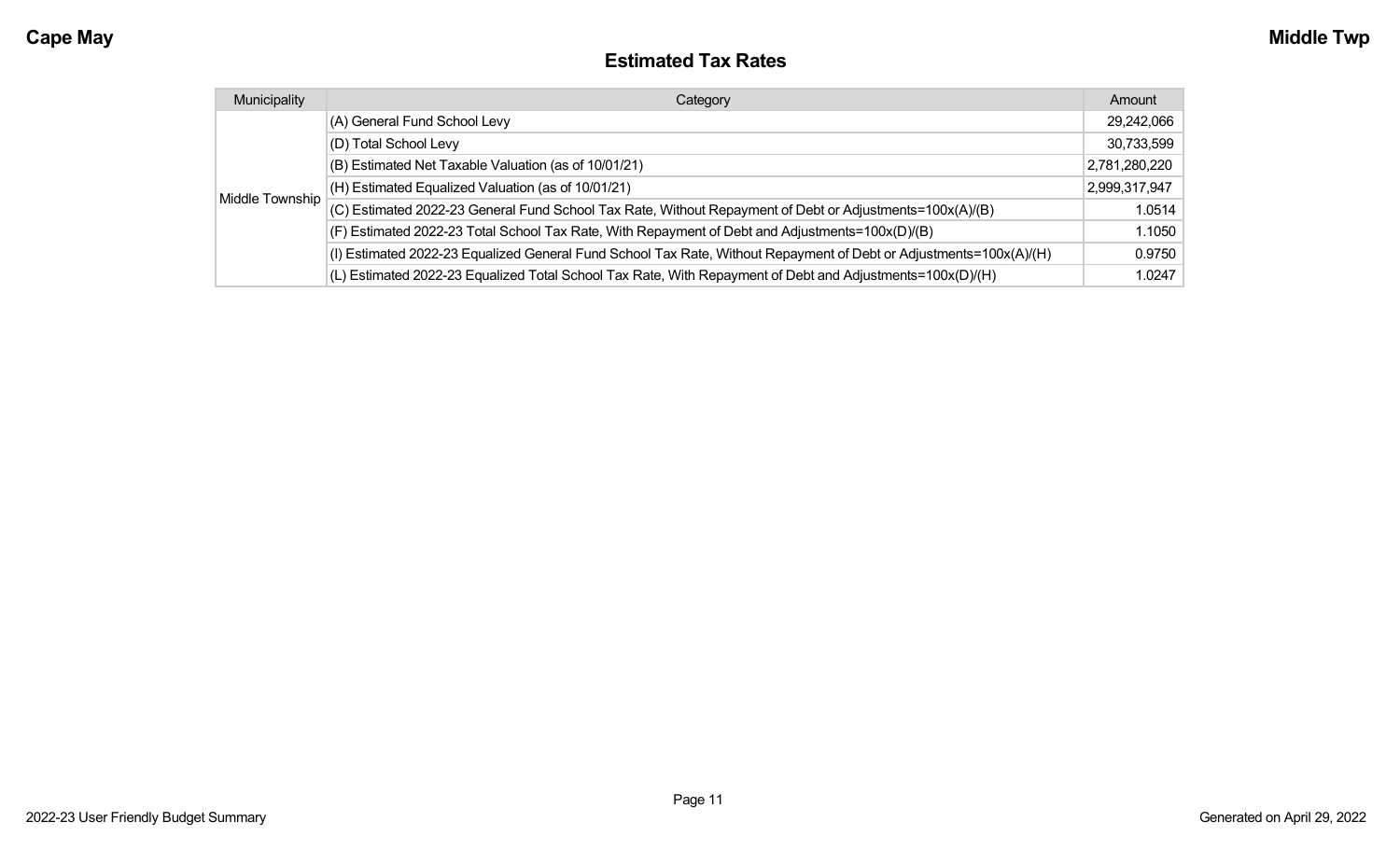| Name        | Category                                                                                  | Measure                                 |
|-------------|-------------------------------------------------------------------------------------------|-----------------------------------------|
|             | Job Title                                                                                 | Coordinator/Director/Manager/Supervisor |
|             | Job Title II                                                                              | <b>Supervisor of Transportat</b>        |
|             | <b>Base Annual Salary Amount</b>                                                          | \$82,016                                |
|             | Full-Time Equivalent (FTE)                                                                | 1.0                                     |
|             | Shared with Another District?                                                             | N                                       |
|             | <b>Shared County</b>                                                                      | None Reported                           |
|             | <b>Shared District</b>                                                                    | None Reported                           |
|             | <b>Job Title Other District</b>                                                           | None Reported                           |
|             | Member of Collective Bargaining Unit (CBU)?                                               | N                                       |
|             | <b>Beginning Date of Contract</b>                                                         | 07/01/21                                |
|             | <b>End Date of Contract</b>                                                               | 06/30/22                                |
|             | <b>Contracted Number of Annual Work Days</b>                                              | 260                                     |
|             | <b>Contracted Number of Annual Vacation Days</b>                                          | 15                                      |
|             | <b>Contracted Number of Annual Sick Days</b>                                              | 15                                      |
| Dawn DeVico | Contracted Number of Annual Personal Days                                                 | 0                                       |
|             | <b>Contracted Number of Annual Consulting Days</b>                                        | 0                                       |
|             | Number of Other Contracted Non-Working Days                                               | $\Omega$                                |
|             | Description of Other Contracted Non-Working Days                                          | None Reported                           |
|             | <b>Total Allowances Amount</b>                                                            | \$500                                   |
|             | <b>Total Bonuses Amount</b>                                                               | \$1,640                                 |
|             | <b>Total Stipends Amount</b>                                                              | \$0                                     |
|             | District Contributions Above Teacher Contract for Insurance (Health, Dental, Life, Other) | \$1,125                                 |
|             | District Contributions Above Teacher Contract for Retirement Plans                        | \$0                                     |
|             | <b>Total Contractual Post-Employment Benefit Amount</b>                                   | \$19,451                                |
|             | Contractual Post-Employment Benefit Description of Payout of Sick days                    | Maximum per contract                    |
|             | Contractual Post-Employment Benefit Description of Payout of Vacation days                | 15 days at end of contract              |
|             | Contractual Post-Employment Benefit Description of Payout of Personal days                | no personal days given in contract      |
|             | Contractual Post-Employment Benefit Description of Other Benefits 1                       | None Reported                           |
|             | Contractual Post-Employment Benefit Description of Other Benefits 2                       | None Reported                           |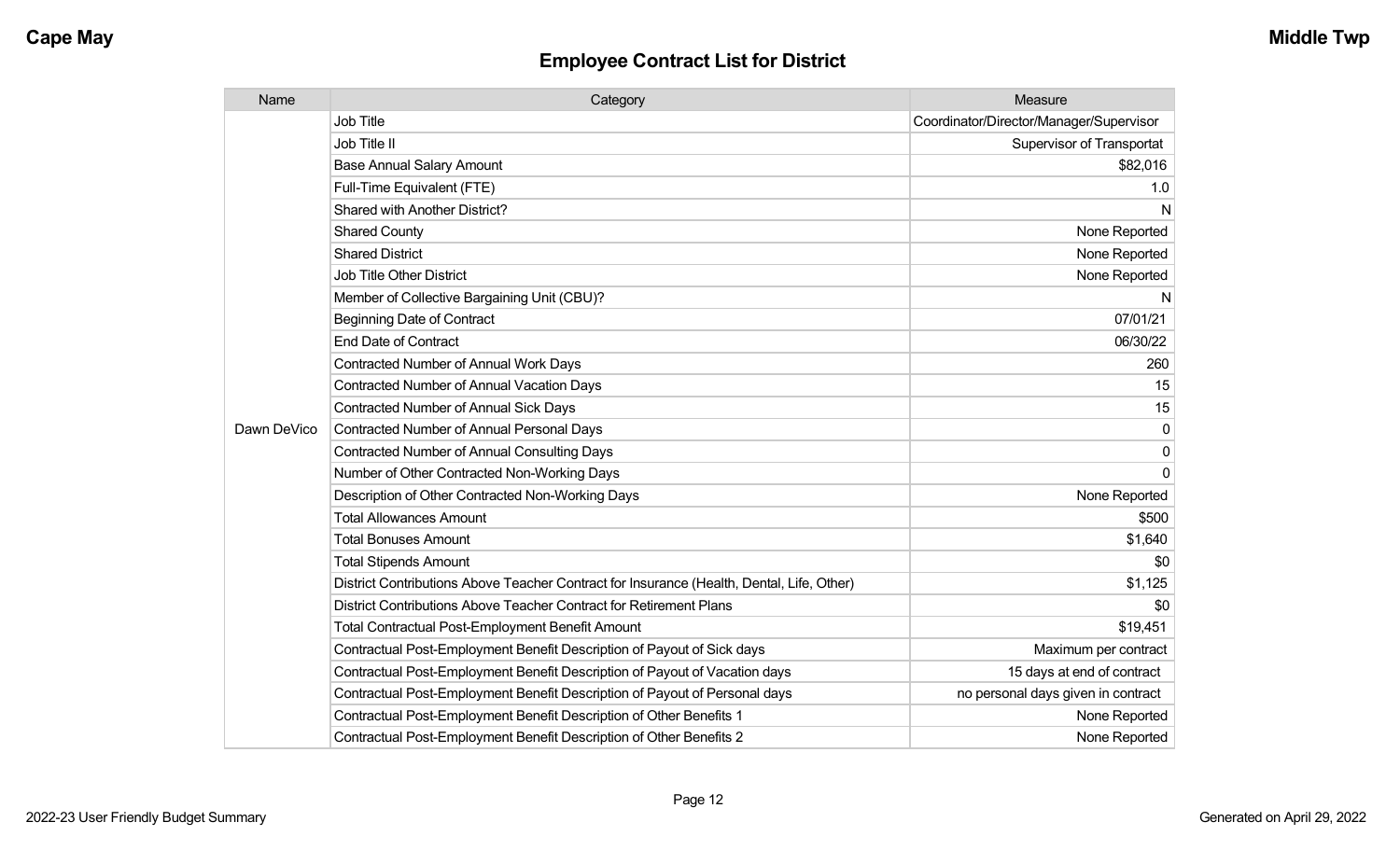| Name            | Category                                                                                 | Measure        |
|-----------------|------------------------------------------------------------------------------------------|----------------|
|                 | Contractual Post-Employment Benefit Description of Other Benefits 3                      | None Reported  |
|                 | Total Other/In-Kind Remuneration Amount                                                  | \$0            |
|                 | Description of Other/In-Kind Remuneration Annual Option to Buyback Sick Time in Cash     | None Reported  |
|                 | Description of Other/In-Kind Remuneration Annual Option to Buyback Vacation Time in Cash | None Reported  |
|                 | Description of Other/In-Kind Remuneration Annual Option to Buyback Personal Time in Cash | None Reported  |
| Dawn DeVico     | Description of Other/In-Kind Remuneration Annual Option to Other Remuneration 1          | None Reported  |
|                 | Description of Other/In-Kind Remuneration Annual Option to Other Remuneration 2          | None Reported  |
|                 | Description of Other/In-Kind Remuneration Annual Option to Other Remuneration 3          | None Reported  |
|                 | <b>Additional Comment 1</b>                                                              | None Reported  |
|                 | <b>Additional Comment 2</b>                                                              | None Reported  |
|                 | <b>Additional Comment 3</b>                                                              | None Reported  |
|                 | Job Title                                                                                | Superintendent |
|                 | Job Title II                                                                             | None Reported  |
|                 | <b>Base Annual Salary Amount</b>                                                         | \$187,193      |
|                 | Full-Time Equivalent (FTE)                                                               | 1.0            |
|                 | Shared with Another District?                                                            | N              |
|                 | <b>Shared County</b>                                                                     | None Reported  |
|                 | <b>Shared District</b>                                                                   | None Reported  |
|                 | Job Title Other District                                                                 | None Reported  |
|                 | Member of Collective Bargaining Unit (CBU)?                                              | N              |
| Dr. David Salvo | <b>Beginning Date of Contract</b>                                                        | 07/01/21       |
|                 | <b>End Date of Contract</b>                                                              | 06/30/24       |
|                 | <b>Contracted Number of Annual Work Days</b>                                             | 260            |
|                 | <b>Contracted Number of Annual Vacation Days</b>                                         | 25             |
|                 | <b>Contracted Number of Annual Sick Days</b>                                             | 14             |
|                 | Contracted Number of Annual Personal Days                                                | 3              |
|                 | <b>Contracted Number of Annual Consulting Days</b>                                       | $\mathbf 0$    |
|                 | Number of Other Contracted Non-Working Days                                              | $\Omega$       |
|                 | Description of Other Contracted Non-Working Days                                         | None Reported  |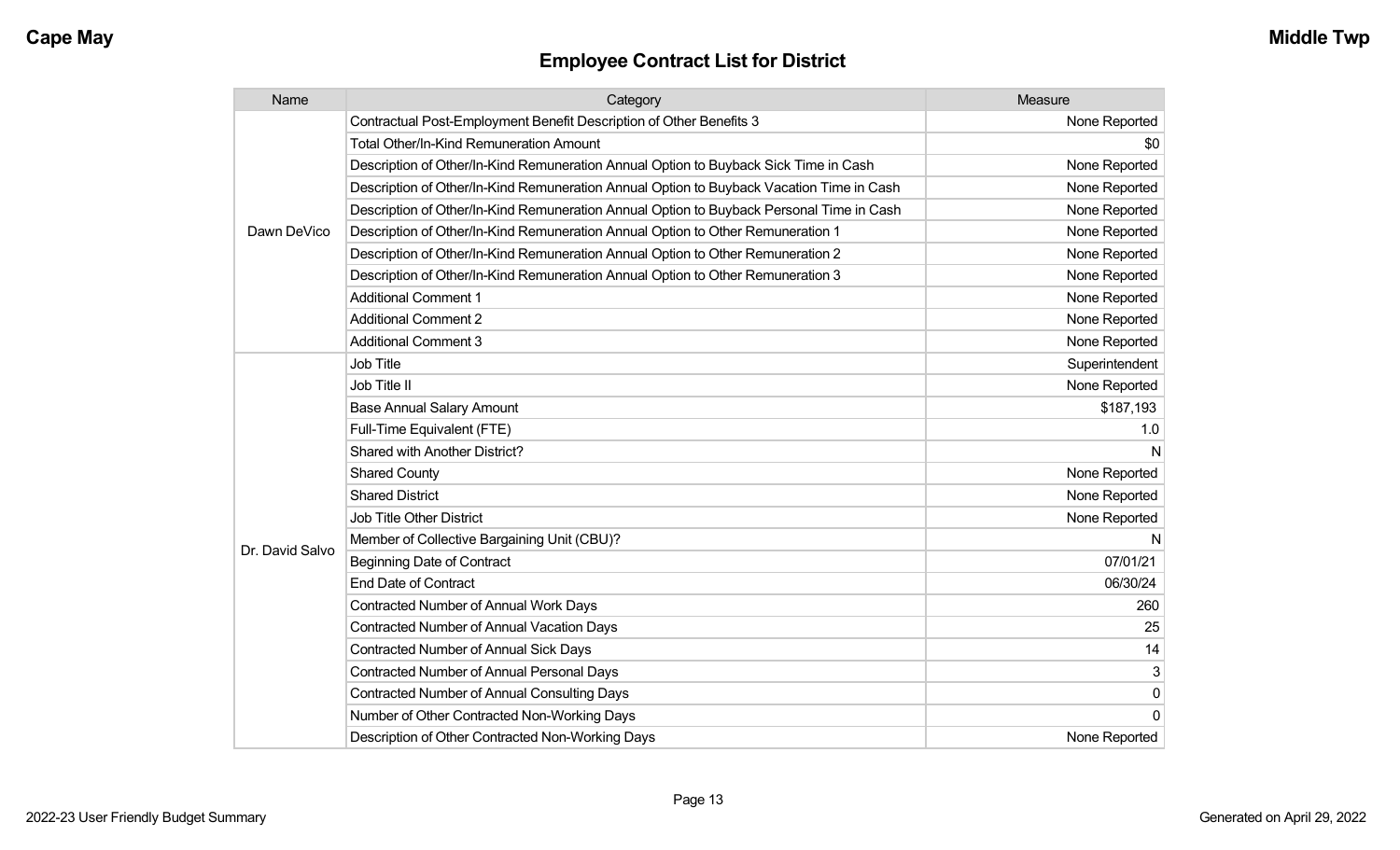| Name            | Category                                                                                  | Measure                                |
|-----------------|-------------------------------------------------------------------------------------------|----------------------------------------|
|                 | <b>Total Allowances Amount</b>                                                            | \$7,781                                |
|                 | <b>Total Bonuses Amount</b>                                                               | \$0                                    |
|                 | <b>Total Stipends Amount</b>                                                              | \$0                                    |
|                 | District Contributions Above Teacher Contract for Insurance (Health, Dental, Life, Other) | \$3,500                                |
|                 | District Contributions Above Teacher Contract for Retirement Plans                        | \$0                                    |
|                 | Total Contractual Post-Employment Benefit Amount                                          | \$33,032                               |
|                 | Contractual Post-Employment Benefit Description of Payout of Sick days                    | Maximum allowed by contract            |
|                 | Contractual Post-Employment Benefit Description of Payout of Vacation days                | 25 days at end of contract             |
|                 | Contractual Post-Employment Benefit Description of Payout of Personal days                | convert to sick day at end of contract |
|                 | Contractual Post-Employment Benefit Description of Other Benefits 1                       | None Reported                          |
| Dr. David Salvo | Contractual Post-Employment Benefit Description of Other Benefits 2                       | None Reported                          |
|                 | Contractual Post-Employment Benefit Description of Other Benefits 3                       | None Reported                          |
|                 | <b>Total Other/In-Kind Remuneration Amount</b>                                            | \$0                                    |
|                 | Description of Other/In-Kind Remuneration Annual Option to Buyback Sick Time in Cash      | None Reported                          |
|                 | Description of Other/In-Kind Remuneration Annual Option to Buyback Vacation Time in Cash  | None Reported                          |
|                 | Description of Other/In-Kind Remuneration Annual Option to Buyback Personal Time in Cash  | None Reported                          |
|                 | Description of Other/In-Kind Remuneration Annual Option to Other Remuneration 1           | None Reported                          |
|                 | Description of Other/In-Kind Remuneration Annual Option to Other Remuneration 2           | None Reported                          |
|                 | Description of Other/In-Kind Remuneration Annual Option to Other Remuneration 3           | None Reported                          |
|                 | <b>Additional Comment 1</b>                                                               | None Reported                          |
|                 | <b>Additional Comment 2</b>                                                               | None Reported                          |
|                 | <b>Additional Comment 3</b>                                                               | None Reported                          |
|                 | Job Title                                                                                 | <b>Business Administrator</b>          |
|                 | Job Title II                                                                              | None Reported                          |
|                 | <b>Base Annual Salary Amount</b>                                                          | \$143,686                              |
|                 | Dr. Diane S. Fox   Full-Time Equivalent (FTE)                                             | 1.0                                    |
|                 | Shared with Another District?                                                             | N                                      |
|                 | <b>Shared County</b>                                                                      | None Reported                          |
|                 | <b>Shared District</b>                                                                    | None Reported                          |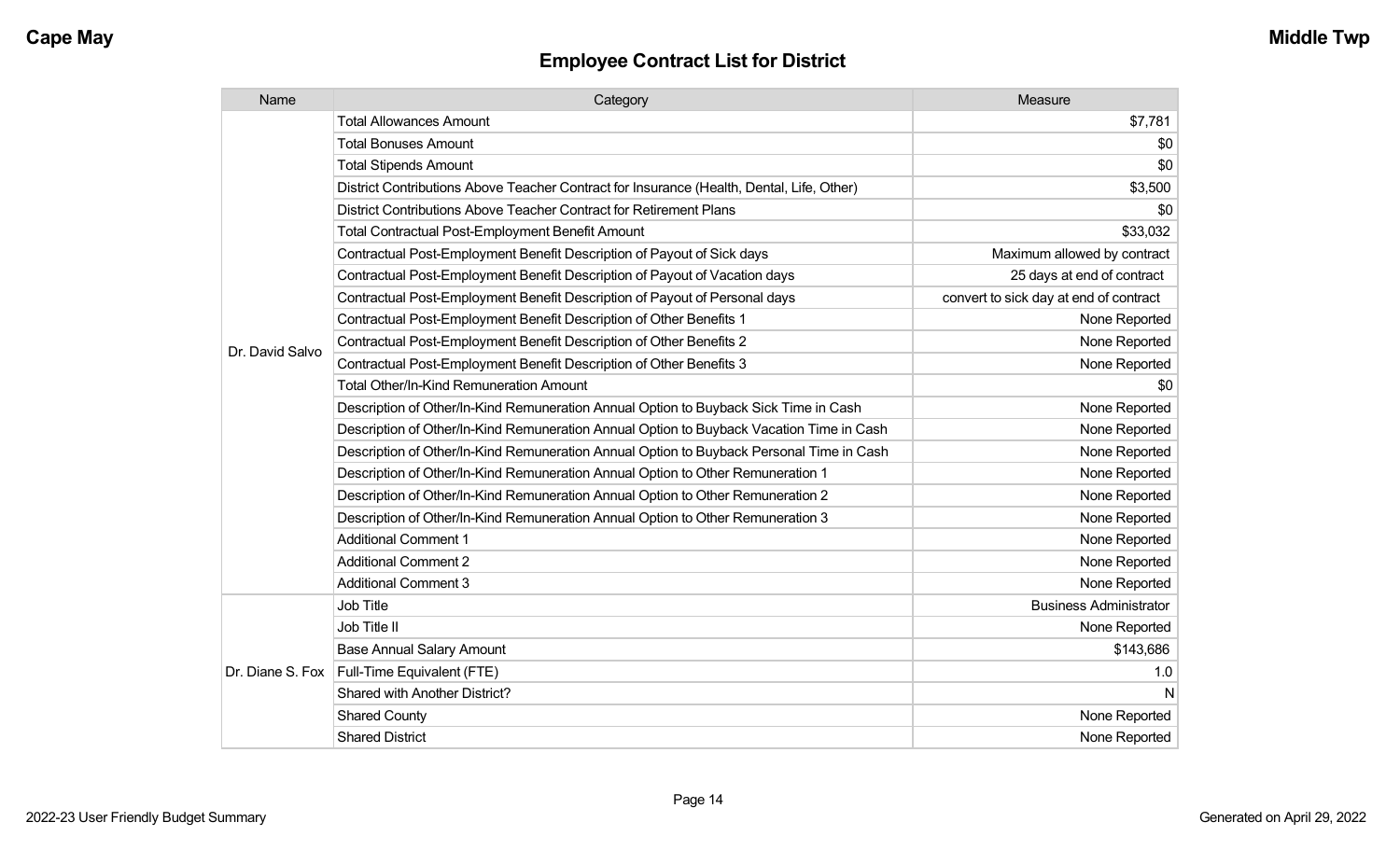| Name             | Category                                                                                  | Measure                        |
|------------------|-------------------------------------------------------------------------------------------|--------------------------------|
|                  | Job Title Other District                                                                  | None Reported                  |
|                  | Member of Collective Bargaining Unit (CBU)?                                               | N                              |
|                  | <b>Beginning Date of Contract</b>                                                         | 07/01/21                       |
|                  | <b>End Date of Contract</b>                                                               | 06/30/22                       |
|                  | <b>Contracted Number of Annual Work Days</b>                                              | 260                            |
|                  | <b>Contracted Number of Annual Vacation Days</b>                                          | 20                             |
|                  | <b>Contracted Number of Annual Sick Days</b>                                              | 15                             |
|                  | Contracted Number of Annual Personal Days                                                 | 3                              |
|                  | <b>Contracted Number of Annual Consulting Days</b>                                        | $\pmb{0}$                      |
|                  | Number of Other Contracted Non-Working Days                                               | $\mathbf 0$                    |
|                  | Description of Other Contracted Non-Working Days                                          | None Reported                  |
|                  | <b>Total Allowances Amount</b>                                                            | \$7,000                        |
|                  | <b>Total Bonuses Amount</b>                                                               | \$9,717                        |
|                  | <b>Total Stipends Amount</b>                                                              | \$0                            |
| Dr. Diane S. Fox | District Contributions Above Teacher Contract for Insurance (Health, Dental, Life, Other) | \$1,125                        |
|                  | District Contributions Above Teacher Contract for Retirement Plans                        | \$0                            |
|                  | <b>Total Contractual Post-Employment Benefit Amount</b>                                   | \$26,560                       |
|                  | Contractual Post-Employment Benefit Description of Payout of Sick days                    | maximum in contract            |
|                  | Contractual Post-Employment Benefit Description of Payout of Vacation days                | 20 days at end of contract     |
|                  | Contractual Post-Employment Benefit Description of Payout of Personal days                | convert to sick days each year |
|                  | Contractual Post-Employment Benefit Description of Other Benefits 1                       | None Reported                  |
|                  | Contractual Post-Employment Benefit Description of Other Benefits 2                       | None Reported                  |
|                  | Contractual Post-Employment Benefit Description of Other Benefits 3                       | None Reported                  |
|                  | <b>Total Other/In-Kind Remuneration Amount</b>                                            | \$0                            |
|                  | Description of Other/In-Kind Remuneration Annual Option to Buyback Sick Time in Cash      | None Reported                  |
|                  | Description of Other/In-Kind Remuneration Annual Option to Buyback Vacation Time in Cash  | None Reported                  |
|                  | Description of Other/In-Kind Remuneration Annual Option to Buyback Personal Time in Cash  | None Reported                  |
|                  | Description of Other/In-Kind Remuneration Annual Option to Other Remuneration 1           | None Reported                  |
|                  | Description of Other/In-Kind Remuneration Annual Option to Other Remuneration 2           | None Reported                  |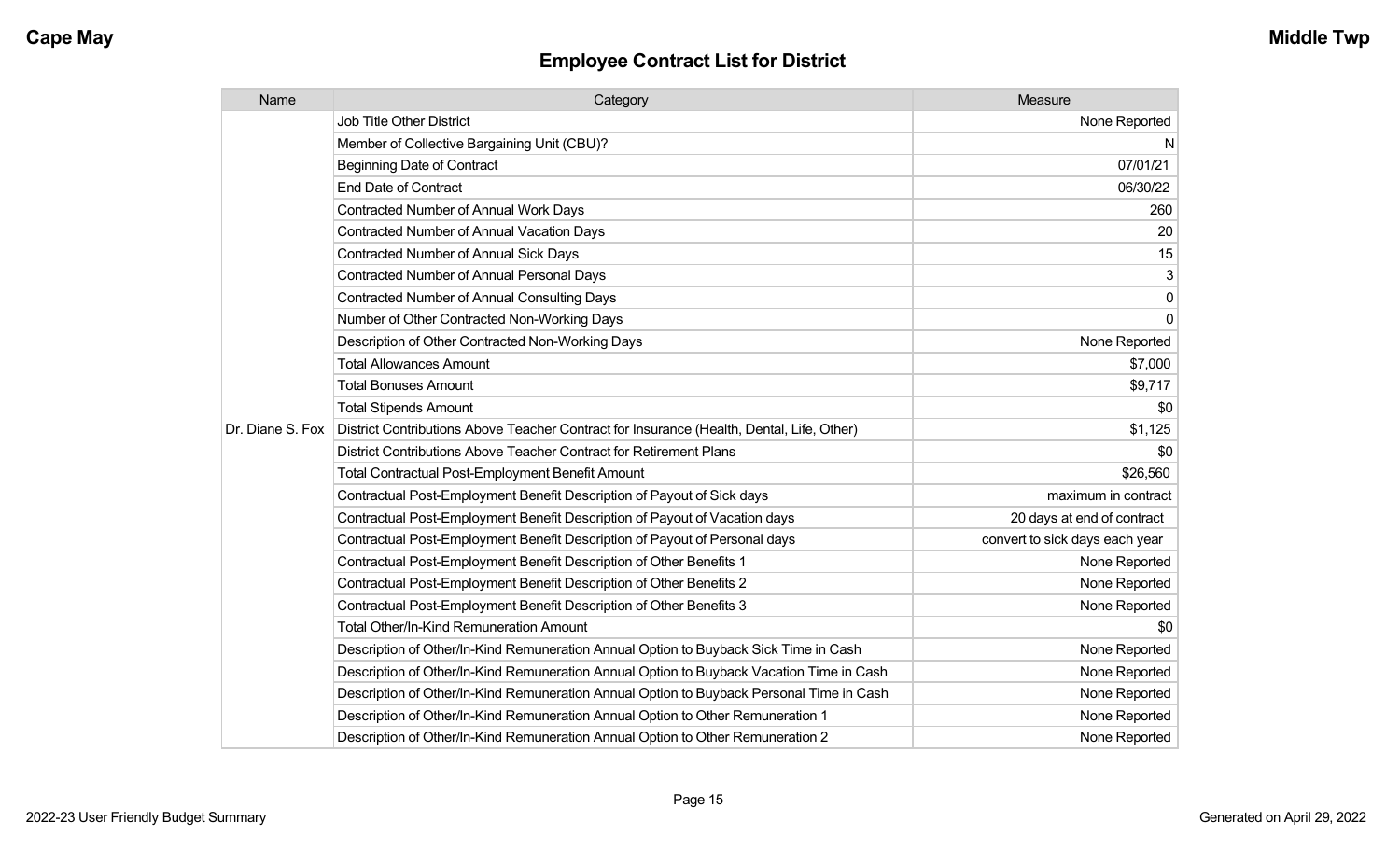| Name             | Category                                                                                  | Measure                                 |
|------------------|-------------------------------------------------------------------------------------------|-----------------------------------------|
| Dr. Diane S. Fox | Description of Other/In-Kind Remuneration Annual Option to Other Remuneration 3           | None Reported                           |
|                  | <b>Additional Comment 1</b>                                                               | None Reported                           |
|                  | <b>Additional Comment 2</b>                                                               | None Reported                           |
|                  | <b>Additional Comment 3</b>                                                               | None Reported                           |
|                  | Job Title                                                                                 | Coordinator/Director/Manager/Supervisor |
|                  | Job Title II                                                                              | Director of Curriculum                  |
|                  | <b>Base Annual Salary Amount</b>                                                          | \$134,602                               |
|                  | Full-Time Equivalent (FTE)                                                                | 1.0                                     |
|                  | <b>Shared with Another District?</b>                                                      | N                                       |
|                  | <b>Shared County</b>                                                                      | None Reported                           |
|                  | <b>Shared District</b>                                                                    | None Reported                           |
|                  | <b>Job Title Other District</b>                                                           | None Reported                           |
|                  | Member of Collective Bargaining Unit (CBU)?                                               | N                                       |
|                  | <b>Beginning Date of Contract</b>                                                         | 07/01/21                                |
|                  | <b>End Date of Contract</b>                                                               | 06/30/22                                |
|                  | <b>Contracted Number of Annual Work Days</b>                                              | 260                                     |
| Dr. Toni Lehman  | <b>Contracted Number of Annual Vacation Days</b>                                          | 20                                      |
|                  | Contracted Number of Annual Sick Days                                                     | 14                                      |
|                  | <b>Contracted Number of Annual Personal Days</b>                                          | 3                                       |
|                  | <b>Contracted Number of Annual Consulting Days</b>                                        | 0                                       |
|                  | Number of Other Contracted Non-Working Days                                               | $\Omega$                                |
|                  | Description of Other Contracted Non-Working Days                                          | None Reported                           |
|                  | <b>Total Allowances Amount</b>                                                            | \$2,000                                 |
|                  | <b>Total Bonuses Amount</b>                                                               | \$11,395                                |
|                  | <b>Total Stipends Amount</b>                                                              | \$0                                     |
|                  | District Contributions Above Teacher Contract for Insurance (Health, Dental, Life, Other) | \$1,000                                 |
|                  | District Contributions Above Teacher Contract for Retirement Plans                        | \$0                                     |
|                  | <b>Total Contractual Post-Employment Benefit Amount</b>                                   | \$26,085                                |
|                  | Contractual Post-Employment Benefit Description of Payout of Sick days                    | Maximum in contract                     |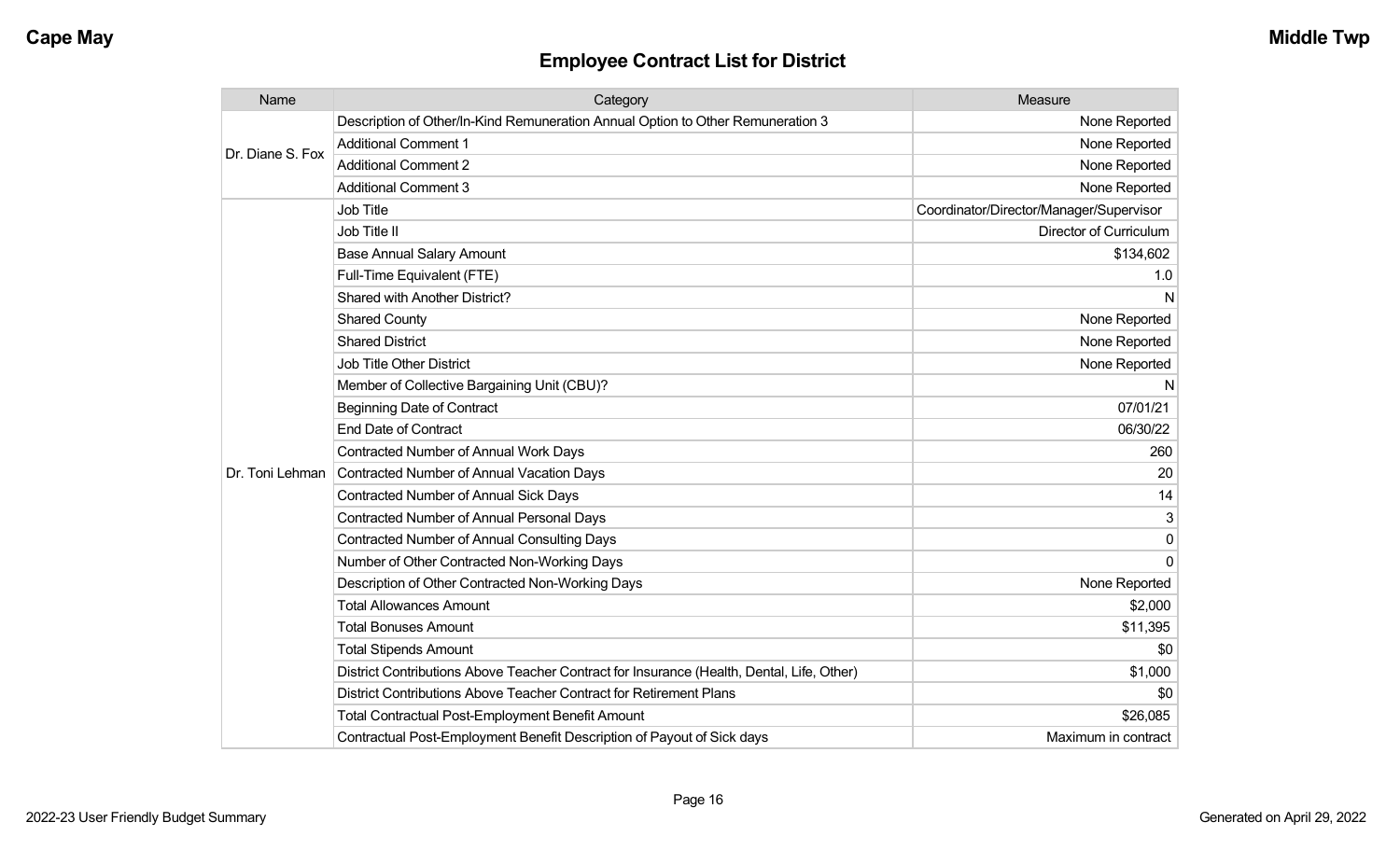| Name            | Category                                                                                 | Measure                             |
|-----------------|------------------------------------------------------------------------------------------|-------------------------------------|
|                 | Contractual Post-Employment Benefit Description of Payout of Vacation days               | 20 days at end of contract          |
|                 | Contractual Post-Employment Benefit Description of Payout of Personal days               | convert to sick days at end of year |
|                 | Contractual Post-Employment Benefit Description of Other Benefits 1                      | None Reported                       |
|                 | Contractual Post-Employment Benefit Description of Other Benefits 2                      | None Reported                       |
|                 | Contractual Post-Employment Benefit Description of Other Benefits 3                      | None Reported                       |
|                 | <b>Total Other/In-Kind Remuneration Amount</b>                                           | \$0                                 |
|                 | Description of Other/In-Kind Remuneration Annual Option to Buyback Sick Time in Cash     | None Reported                       |
| Dr. Toni Lehman | Description of Other/In-Kind Remuneration Annual Option to Buyback Vacation Time in Cash | None Reported                       |
|                 | Description of Other/In-Kind Remuneration Annual Option to Buyback Personal Time in Cash | None Reported                       |
|                 | Description of Other/In-Kind Remuneration Annual Option to Other Remuneration 1          | None Reported                       |
|                 | Description of Other/In-Kind Remuneration Annual Option to Other Remuneration 2          | None Reported                       |
|                 | Description of Other/In-Kind Remuneration Annual Option to Other Remuneration 3          | None Reported                       |
|                 | <b>Additional Comment 1</b>                                                              | None Reported                       |
|                 | <b>Additional Comment 2</b>                                                              | None Reported                       |
|                 | <b>Additional Comment 3</b>                                                              | None Reported                       |
|                 | Job Title                                                                                | Information Technology              |
|                 | Job Title II                                                                             | None Reported                       |
|                 | <b>Base Annual Salary Amount</b>                                                         | \$76,936                            |
|                 | Full-Time Equivalent (FTE)                                                               | 1.0                                 |
|                 | Shared with Another District?                                                            | N                                   |
|                 | <b>Shared County</b>                                                                     | None Reported                       |
| Patrick O'DEA   | <b>Shared District</b>                                                                   | None Reported                       |
|                 | Job Title Other District                                                                 | None Reported                       |
|                 | Member of Collective Bargaining Unit (CBU)?                                              | N                                   |
|                 | <b>Beginning Date of Contract</b>                                                        | 07/01/21                            |
|                 | <b>End Date of Contract</b>                                                              | 06/30/22                            |
|                 | Contracted Number of Annual Work Days                                                    | 260                                 |
|                 | <b>Contracted Number of Annual Vacation Days</b>                                         | 20                                  |
|                 | <b>Contracted Number of Annual Sick Days</b>                                             | 15                                  |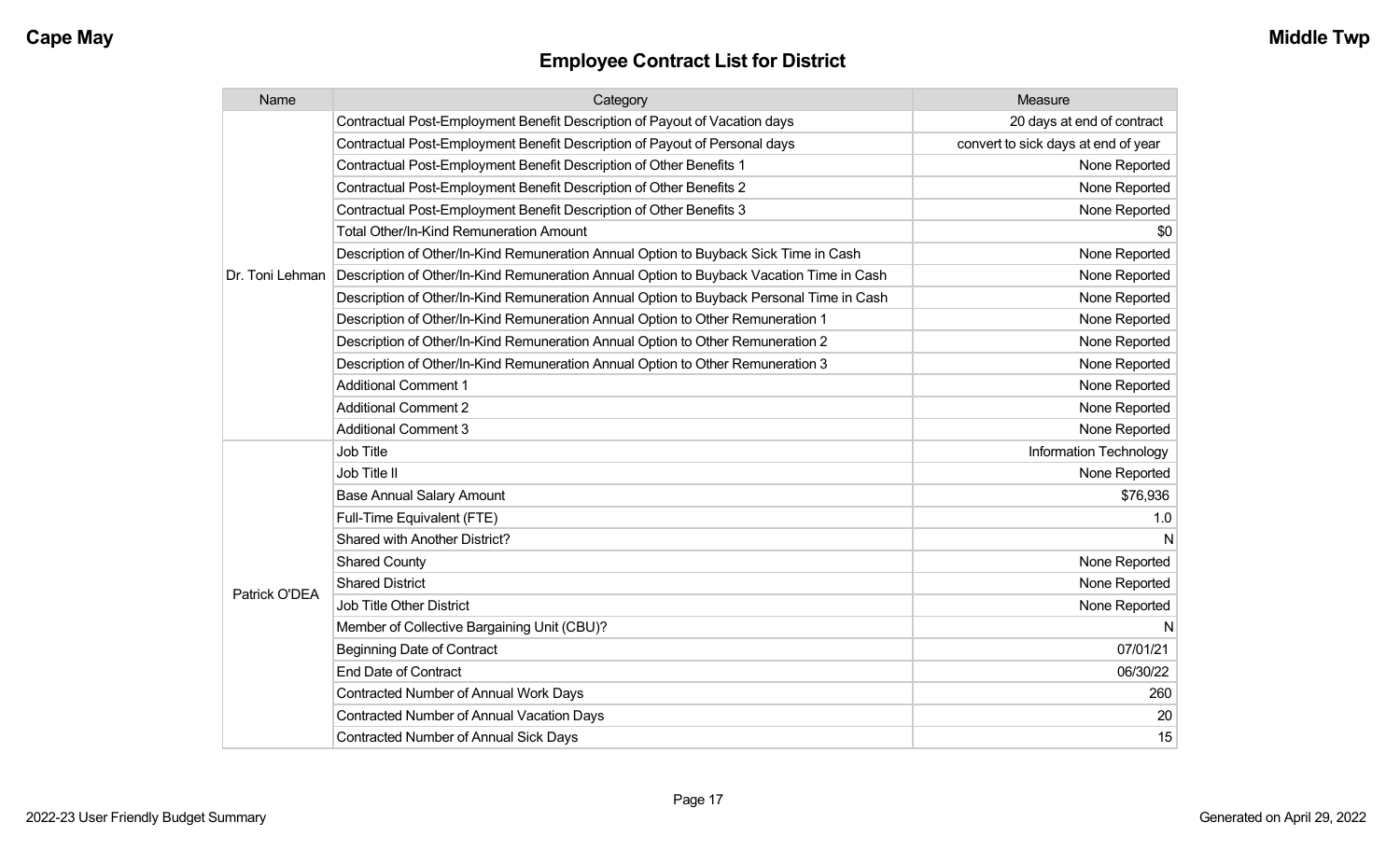| Name          | Category                                                                                  | Measure                            |
|---------------|-------------------------------------------------------------------------------------------|------------------------------------|
|               | <b>Contracted Number of Annual Personal Days</b>                                          | $\overline{0}$                     |
|               | <b>Contracted Number of Annual Consulting Days</b>                                        | $\overline{0}$                     |
|               | Number of Other Contracted Non-Working Days                                               | $\overline{0}$                     |
|               | Description of Other Contracted Non-Working Days                                          | None Reported                      |
|               | <b>Total Allowances Amount</b>                                                            | \$500                              |
|               | <b>Total Bonuses Amount</b>                                                               | \$3,077                            |
|               | <b>Total Stipends Amount</b>                                                              | \$0                                |
|               | District Contributions Above Teacher Contract for Insurance (Health, Dental, Life, Other) | \$1,125                            |
|               | District Contributions Above Teacher Contract for Retirement Plans                        | \$0                                |
|               | <b>Total Contractual Post-Employment Benefit Amount</b>                                   | \$20,780                           |
|               | Contractual Post-Employment Benefit Description of Payout of Sick days                    | Maximum per contract               |
|               | Contractual Post-Employment Benefit Description of Payout of Vacation days                | 20 days at end of contract         |
| Patrick O'DEA | Contractual Post-Employment Benefit Description of Payout of Personal days                | no personal days given in contract |
|               | Contractual Post-Employment Benefit Description of Other Benefits 1                       | None Reported                      |
|               | Contractual Post-Employment Benefit Description of Other Benefits 2                       | None Reported                      |
|               | Contractual Post-Employment Benefit Description of Other Benefits 3                       | None Reported                      |
|               | Total Other/In-Kind Remuneration Amount                                                   | \$0                                |
|               | Description of Other/In-Kind Remuneration Annual Option to Buyback Sick Time in Cash      | None Reported                      |
|               | Description of Other/In-Kind Remuneration Annual Option to Buyback Vacation Time in Cash  | None Reported                      |
|               | Description of Other/In-Kind Remuneration Annual Option to Buyback Personal Time in Cash  | None Reported                      |
|               | Description of Other/In-Kind Remuneration Annual Option to Other Remuneration 1           | None Reported                      |
|               | Description of Other/In-Kind Remuneration Annual Option to Other Remuneration 2           | None Reported                      |
|               | Description of Other/In-Kind Remuneration Annual Option to Other Remuneration 3           | None Reported                      |
|               | <b>Additional Comment 1</b>                                                               | None Reported                      |
|               | <b>Additional Comment 2</b>                                                               | None Reported                      |
|               | <b>Additional Comment 3</b>                                                               | None Reported                      |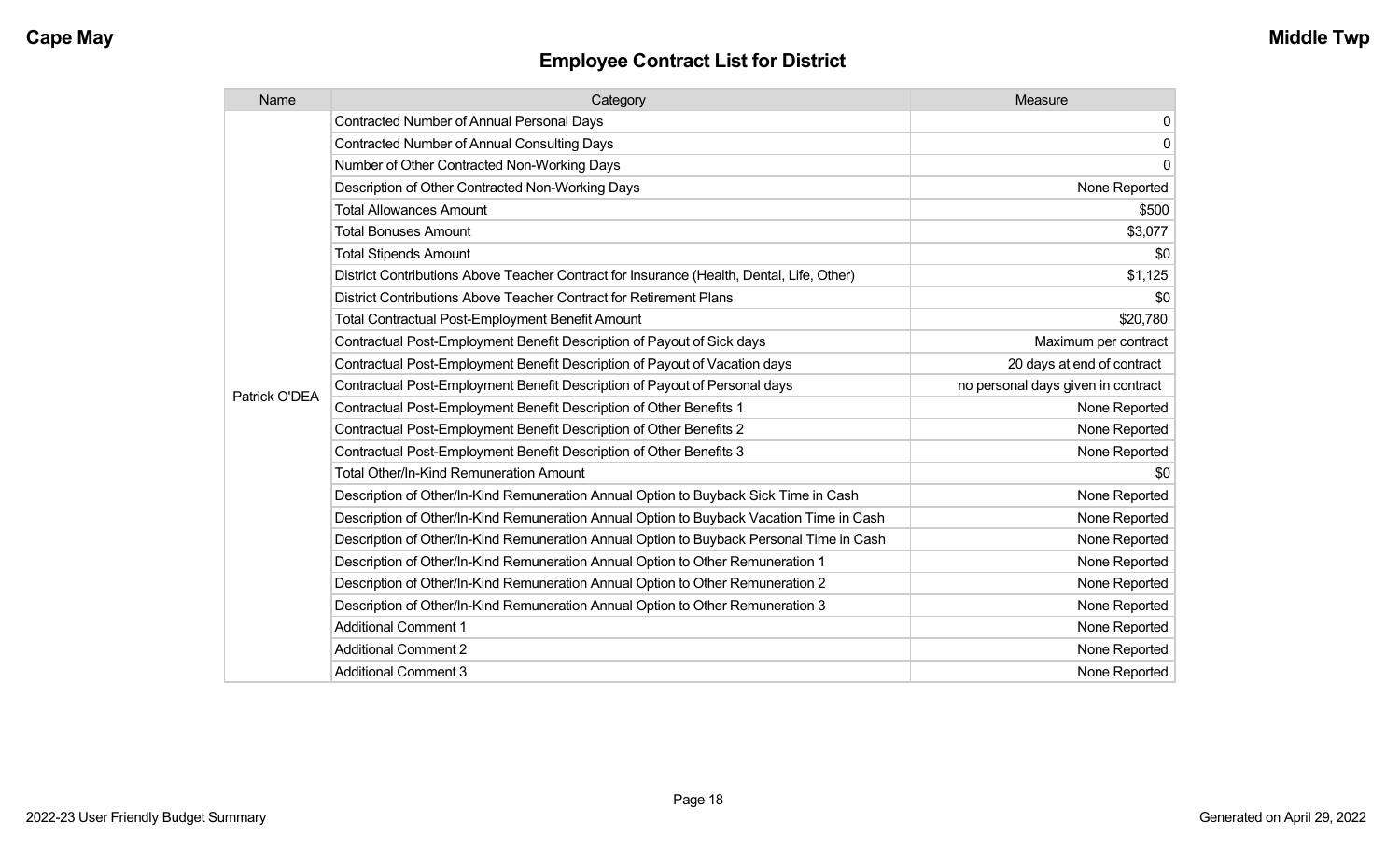| Name           | Category                                                                                  | Measure                                 |
|----------------|-------------------------------------------------------------------------------------------|-----------------------------------------|
|                | <b>Job Title</b>                                                                          | Coordinator/Director/Manager/Supervisor |
|                | Job Title II                                                                              | Director of CST                         |
|                | <b>Base Annual Salary Amount</b>                                                          | \$126,340                               |
|                | Full-Time Equivalent (FTE)                                                                | 1.0                                     |
|                | Shared with Another District?                                                             | N                                       |
|                | <b>Shared County</b>                                                                      | None Reported                           |
|                | <b>Shared District</b>                                                                    | None Reported                           |
|                | <b>Job Title Other District</b>                                                           | None Reported                           |
|                | Member of Collective Bargaining Unit (CBU)?                                               | N                                       |
|                | <b>Beginning Date of Contract</b>                                                         | 07/01/21                                |
|                | <b>End Date of Contract</b>                                                               | 06/30/22                                |
|                | <b>Contracted Number of Annual Work Days</b>                                              | 260                                     |
|                | Contracted Number of Annual Vacation Days                                                 | 20                                      |
|                | <b>Contracted Number of Annual Sick Days</b>                                              | 14                                      |
| Robert Johnson | <b>Contracted Number of Annual Personal Days</b>                                          | 3                                       |
|                | <b>Contracted Number of Annual Consulting Days</b>                                        | 0                                       |
|                | Number of Other Contracted Non-Working Days                                               | $\Omega$                                |
|                | Description of Other Contracted Non-Working Days                                          | None Reported                           |
|                | <b>Total Allowances Amount</b>                                                            | \$2,000                                 |
|                | <b>Total Bonuses Amount</b>                                                               | \$9,145                                 |
|                | <b>Total Stipends Amount</b>                                                              | \$0                                     |
|                | District Contributions Above Teacher Contract for Insurance (Health, Dental, Life, Other) | \$1,125                                 |
|                | District Contributions Above Teacher Contract for Retirement Plans                        | \$0                                     |
|                | <b>Total Contractual Post-Employment Benefit Amount</b>                                   | \$25,209                                |
|                | Contractual Post-Employment Benefit Description of Payout of Sick days                    | Maximum allowed per contract            |
|                | Contractual Post-Employment Benefit Description of Payout of Vacation days                | 20 days at end of contract              |
|                | Contractual Post-Employment Benefit Description of Payout of Personal days                | convert to sick time each year          |
|                | Contractual Post-Employment Benefit Description of Other Benefits 1                       | None Reported                           |
|                | Contractual Post-Employment Benefit Description of Other Benefits 2                       | None Reported                           |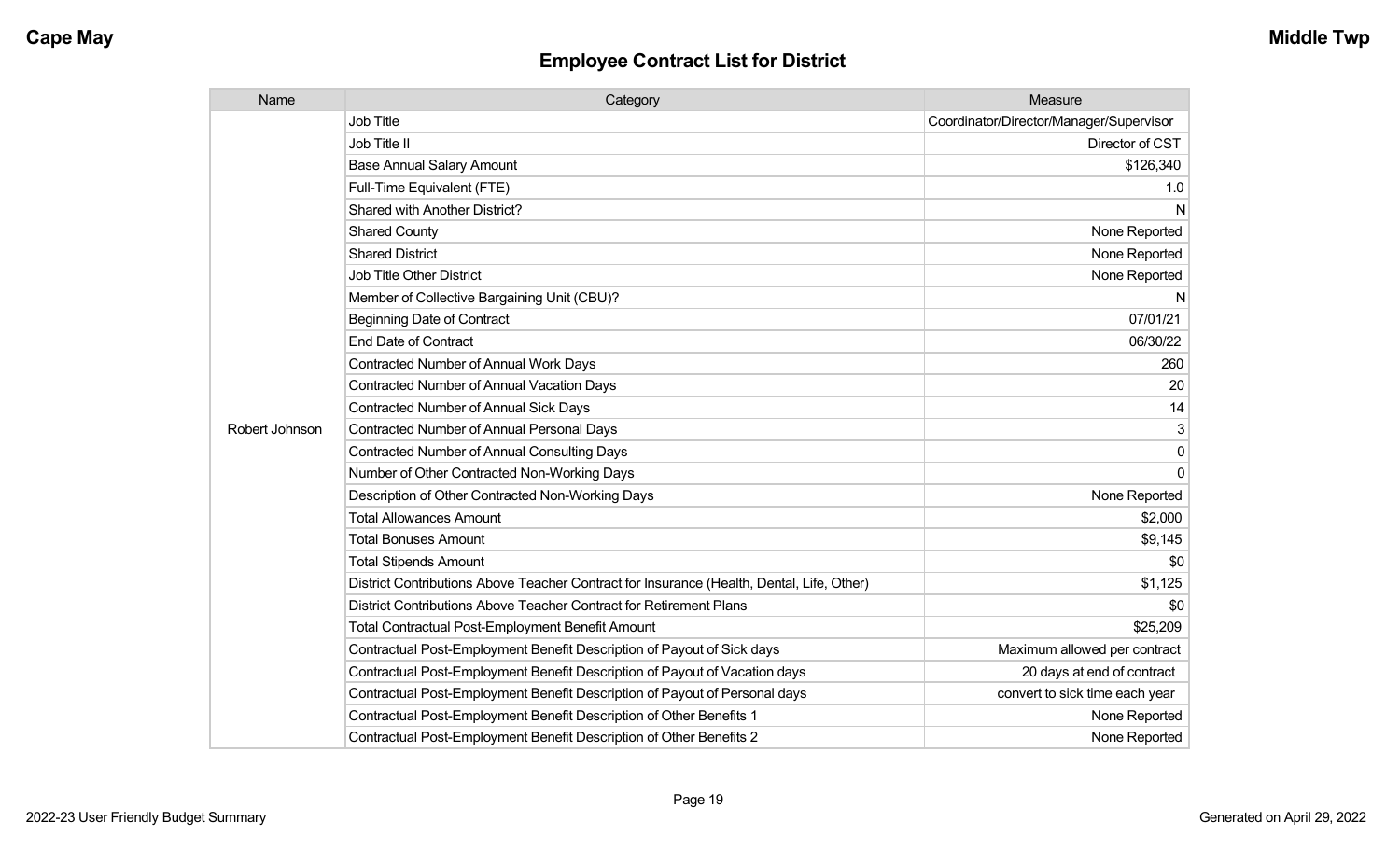| Name                      | Category                                                                                 | Measure                                 |
|---------------------------|------------------------------------------------------------------------------------------|-----------------------------------------|
|                           | Contractual Post-Employment Benefit Description of Other Benefits 3                      | None Reported                           |
|                           | Total Other/In-Kind Remuneration Amount                                                  | \$0                                     |
|                           | Description of Other/In-Kind Remuneration Annual Option to Buyback Sick Time in Cash     | None Reported                           |
|                           | Description of Other/In-Kind Remuneration Annual Option to Buyback Vacation Time in Cash | None Reported                           |
|                           | Description of Other/In-Kind Remuneration Annual Option to Buyback Personal Time in Cash | None Reported                           |
| Robert Johnson            | Description of Other/In-Kind Remuneration Annual Option to Other Remuneration 1          | None Reported                           |
|                           | Description of Other/In-Kind Remuneration Annual Option to Other Remuneration 2          | None Reported                           |
|                           | Description of Other/In-Kind Remuneration Annual Option to Other Remuneration 3          | None Reported                           |
|                           | <b>Additional Comment 1</b>                                                              | None Reported                           |
|                           | <b>Additional Comment 2</b>                                                              | None Reported                           |
|                           | <b>Additional Comment 3</b>                                                              | None Reported                           |
|                           | Job Title                                                                                | Coordinator/Director/Manager/Supervisor |
|                           | Job Title II                                                                             | <b>Supervisor of Facillities</b>        |
|                           | <b>Base Annual Salary Amount</b>                                                         | \$90,000                                |
|                           | Full-Time Equivalent (FTE)                                                               | 1.0                                     |
|                           | Shared with Another District?                                                            | N                                       |
|                           | <b>Shared County</b>                                                                     | None Reported                           |
|                           | <b>Shared District</b>                                                                   | None Reported                           |
|                           | <b>Job Title Other District</b>                                                          | None Reported                           |
|                           | Member of Collective Bargaining Unit (CBU)?                                              | N                                       |
| <b>Thomas Adelsberger</b> | <b>Beginning Date of Contract</b>                                                        | 09/25/21                                |
|                           | <b>End Date of Contract</b>                                                              | 06/30/22                                |
|                           | Contracted Number of Annual Work Days                                                    | 260                                     |
|                           | Contracted Number of Annual Vacation Days                                                | 12                                      |
|                           | Contracted Number of Annual Sick Days                                                    | 15                                      |
|                           | Contracted Number of Annual Personal Days                                                | $\mathbf 0$                             |
|                           | <b>Contracted Number of Annual Consulting Days</b>                                       | 0                                       |
|                           | Number of Other Contracted Non-Working Days                                              | $\overline{0}$                          |
|                           | Description of Other Contracted Non-Working Days                                         | None Reported                           |